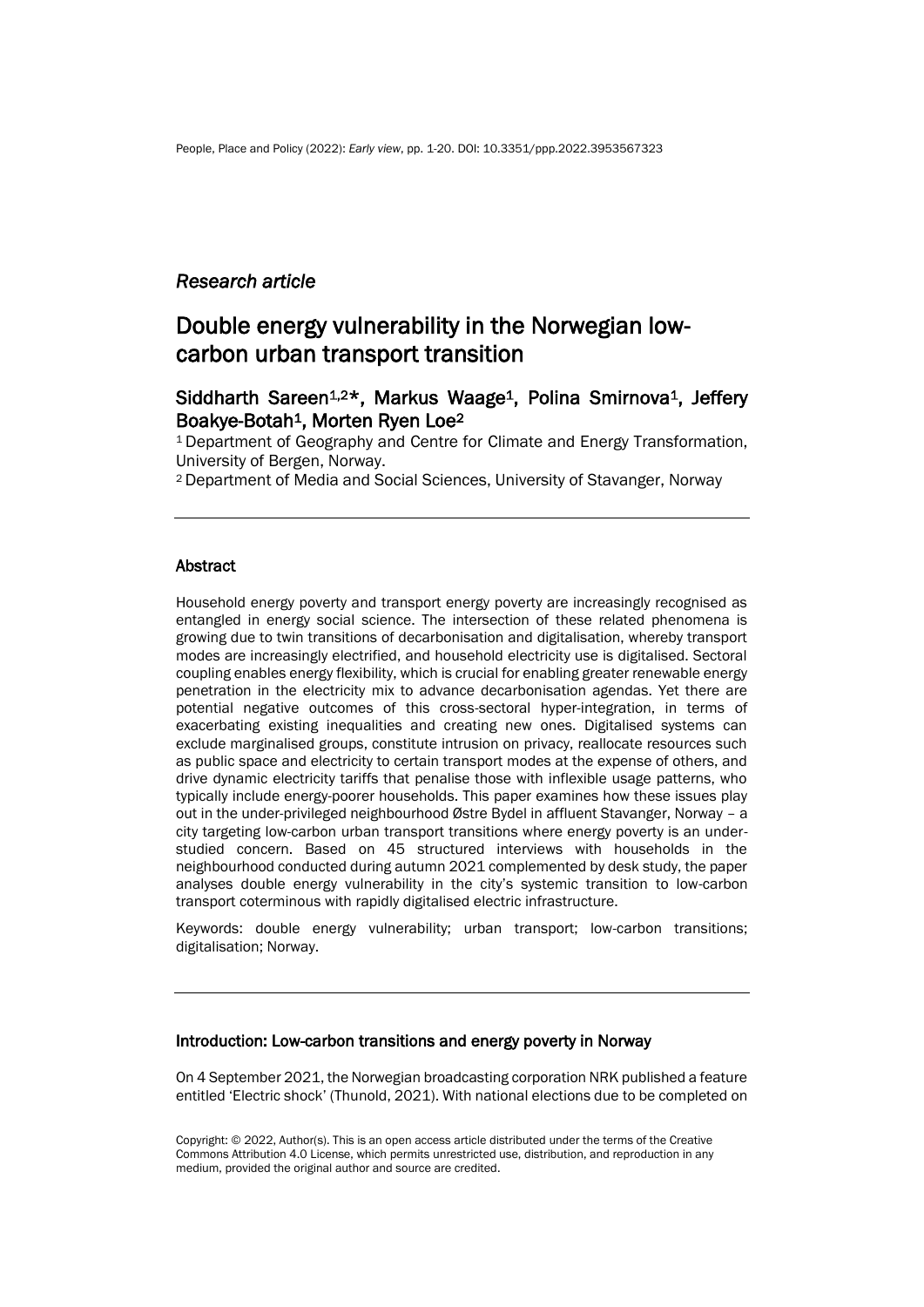p. 2. Double energy vulnerability in the Norwegian low-carbon urban transport transition

13 September 2021, the timing of this feature was hardly surprising to close observers of political coverage by mainstream media. To the extent that energy poverty features in public debate in Norway, it focuses on the energy vulnerable as a marginal category during politically crucial junctures such as election run-ups; the general discourse is that Norway is a rich, energy abundant country, as Bredvold (2020) has elaborated. Yet while the timing was expected, the content was no fringe phenomenon. Narratively focused on the sky-high electricity bills of students in shared housing during the cold and dry winter of 2020, the feature reported deeply concerning figures. Based on figures from only the three largest energy suppliers who service 1.3 million households, Thunold (2021) reports that 3,700 households have had their electricity cut off by August 2021 this year, which is 1,000 more than at the same point in 2018 and 2019, years with erstwhile record-high electricity tariffs, and 2.8 of every 1,000 households on average. No cumulative overview exists across the 130-plus energy suppliers in total that service about three million households in Norway.

Research has begun to identify some key factors behind such energy poverty, addressing which is key to achieving just transitions to sustainability that advance lowcarbon energy futures in equitable ways (Newell and Mulvaney, 2013; Kelly *et al*., 2020). Fjellså *et al* (2021) analyse students' everyday energy practices to argue that the increasing electrification across sectors in Norway and the advent of dynamic electricity tariffs is liable to place those with relatively inflexible energy needs and low household budgets in vulnerable positions due to "flexibility poverty" in electricity usage, i.e., an inability to exercise flexibility in their electricity practices which exposes them to harm such as high electricity bills. Sareen (2020) points out the scalar biases in the rollout of smart electric meters in Norway whereby control of energy flexibility is held by supplyside actors whereas responsibility is shifted on to households. These trends gain significance when one considers that on 12 February 2021, electricity demand in Norway during a morning peak hour hit a record high of 25,230 MWh (Thunold, 2021). A highly electrified country, where most space heating and cooling, cooking and lighting is electrically powered and hitherto largely sourced from hydropower with a small but increasing wind power component, is in the process of ramping up electricity use in sectors such as transport, construction and heavy industry. Most notably, Norway is at the forefront of a global revolution in electric car adoption, which its car-reliant upper middle and middle class households have actively embraced thanks to an all-inclusive incentive package (Fevang *et al.,* 2021).

These developments present the risk of a dual class society, where the privileged enjoy the benefits of a low-carbon energy transitions as smart energy prosumers who can combine electric cars, photovoltaic panels and smart electricity devices to automate an optimal relationship between energy usage and dynamic tariffs (Korsnes and Throndsen, 2021). Meanwhile, the 'flexibility poor' may face greater risk, as pointed out by Ryghaug *et al.* (2018: 298) who reflect upon "the limits of a materialized energy citizenship, especially in the risk that it creates inclusion of the already advantaged, those with purchasing power and means to acquire new technologies, while excluding others". In particular, the high electricity prices throughout Europe during summer 2021 – including in Norway where 2021 has been relatively dry and has depleted hydropower reserves thus pushing up electricity tariffs – raise concerns of energy poverty that may well be exacerbated if further digitalisation takes place without adequate attention to social inclusion and equity. Importantly, such attention must span multiple sectors that are increasingly electrified. In Norway, this applies to domestic energy use and the transport sector, where in addition to electric cars, public transport fleets of buses and ferries are turning electric, alongside existing and expanding light rail and subway systems.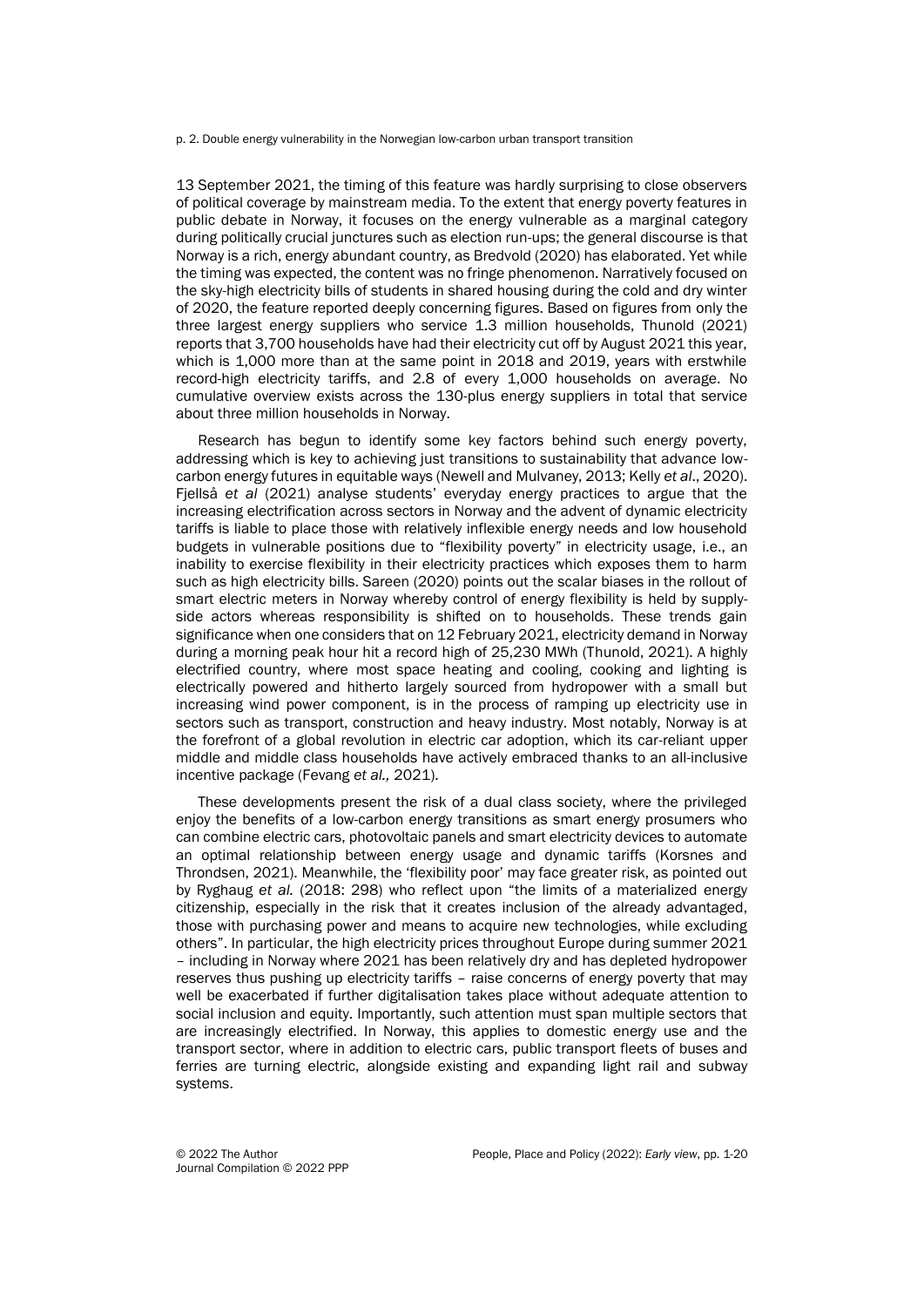p. 3. Double energy vulnerability in the Norwegian low-carbon urban transport transition

Recent headway has been made on double energy vulnerability (DEV), which addresses the intersection of domestic energy poverty (DEP) and transport energy poverty (TEP) (Robinson and Mattioli, 2020). Martiskainen *et al.* (2021) further link DEV to low-carbon transitions. In this article, we operationalise DEV at the sub-urban scale in a Norwegian setting. Our empirical focus is on Norway's energy capital of Stavanger on its southwest coast, a relatively affluent city with a history of offshore oil and gas production over the past half century. Within Stavanger, we direct attention to the historically poorer neighbourhood Østre Bydel (literally the 'Eastern suburb'), long inhabited by the working class, with an infrastructural legacy of old wooden houses from the 19th and 20th centuries (Bang-Andersen, 1985; Nerlie, 2011).

In this sub-urban setting, we explore the incidence of DEV through a questionnaire survey. Based on 45 responses, we offer a first-of-its-kind baseline analysis at the suburban scale in Norway. Our intent is to understand how DEV manifests in a Norwegian city, by addressing two questions: (i) Who experiences DEV in what ways; and (ii) How the incidence of DEP and TEP relate to each other. Our empirical analysis constitutes a basis to discuss how we can measure DEV, providing a timely research-based input to policymakers after the national election of 2021. We relate our insights to the Action Plan 2018-2022 on transport within the Climate and Environmental Plan 2018-2030 for Stavanger municipality. We further reflect on the import of our case study in a Norwegian urban context for emerging DEV research.

The article is structured as follows. The next section provides definitions and a brief theoretical overview of DEV research with an explicit focus at the sub-urban scale which is relatively unexplored in the evolving state-of-the-art. Subsequently, we describe our case study and offer methodological details, including an overview of our methods and materials. The fourth section presents our empirical analysis. This is followed by a concluding discussion that emphasises the significance of our study for policy to address DEV in Norwegian urban contexts and for DEV research more broadly.

#### Double energy vulnerability research and the sub-urban scale

Considerable literature on DEP has been produced in recent years, establishing its definition as "the inability to attain a socially and materially necessitated level of domestic energy services" (Bouzarovski and Petrova, 2015: 31). TEP is a more nascent term and focus in scholarship (Lowans *et al.,* 2021), understood here in line with Martiskainen *et al.* (2021: 4) as "the inability to attain socially and materially necessitated levels of transport services". We follow Robinson and Mattioli (2020: 1) who define DEV as "the increased likelihood of negative impacts upon well-being, owing to the intersection of domestic energy poverty (DEP) and transport energy poverty (TEP)". This is in line with Mayer *et al.* (2014) who combine attention to domestic and transport energy demand and expenses and relate it to household income to study these two faces of energy poverty. Calls for a combined focus have now persisted for approximately a decade (Sovacool *et al.,* 2012). They emphasise that domestic and mobility needs represent considerably different challenges for metricisation (Lowans *et al.,* 2021), and within TEP distinguishing between the poverty of transport (limited, sub-standard options) and transport affordability (Mattioli *et al.,* 2017).

Growing policy attention has led researchers to point out the limits of current knowledge on DEP, and this is likely to apply even more to TEP. Thomson *et al* (2017) emphasise the need to systematically collect data at the household scale, and reflect that existing databases largely capture consequences rather than causes of DEP; where they capture causes, the authors point out that these are tricky to identify correctly. Households often prioritise other essential purchases over addressing DEP which makes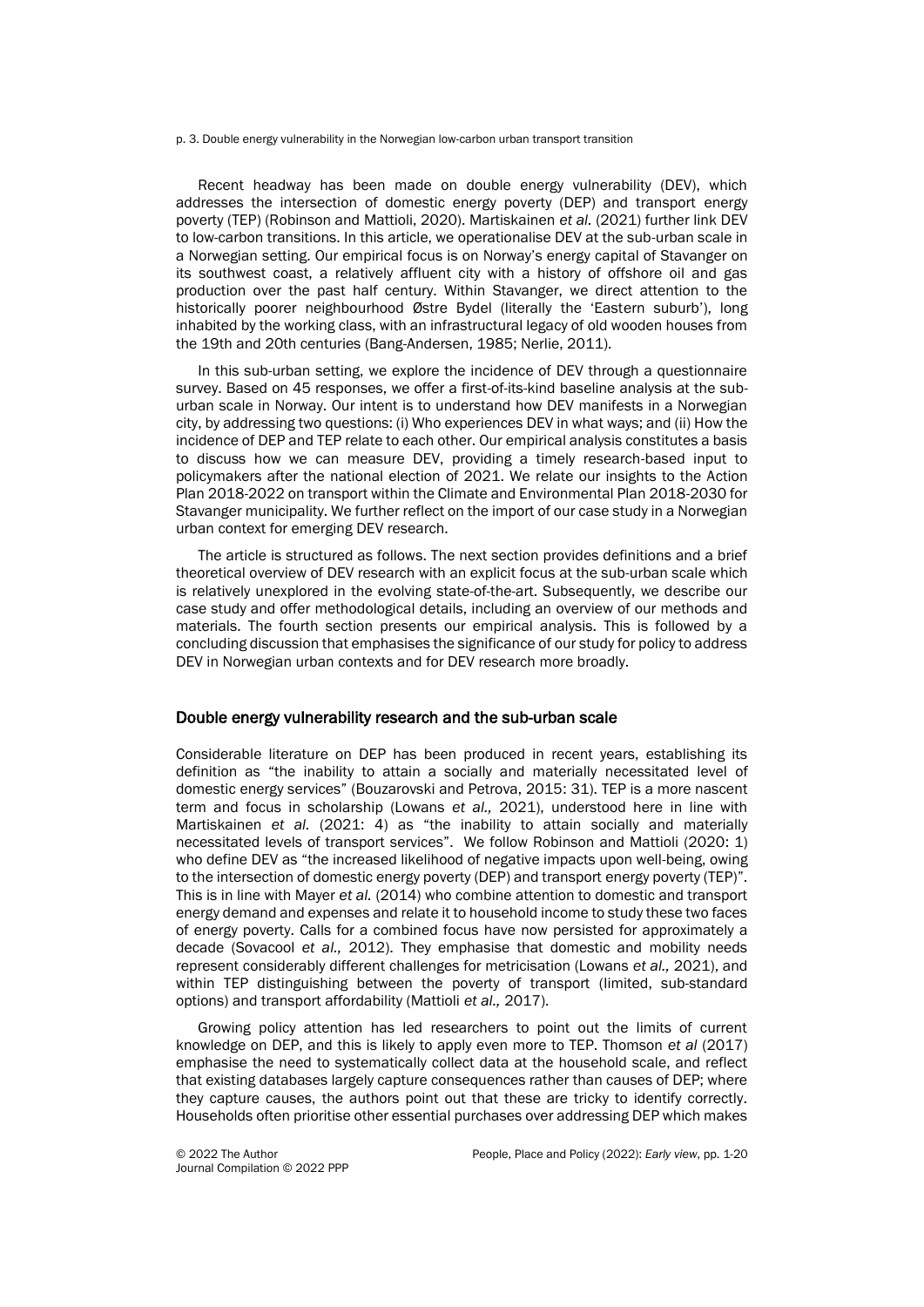p. 4. Double energy vulnerability in the Norwegian low-carbon urban transport transition

expenditure indicators of limited use, and everyday practices remain hard to capture. Tirado Herrero (2017) highlights 'hidden' energy poverty, wherein households that disconnect from electricity by themselves to avoid falling into debt are not reflected even in nuanced and disaggregated indicators such as considering households in arrears on their electricity bills or that have been disconnected from the grid by suppliers due to accumulated debt. One way to address these shortcomings is to conduct empirical work at the sub-urban scale for greater granularity. Sánchez *et al*. (2020) conduct a combined urban and district scale study where they demonstrate the value of small-scale insight on DEP and income poverty in Madrid. Urban and sub-urban scale analyses as in a study based on household surveys in Beijing (Robinson *et al.,* 2018) and novel approaches that combine spatial mapping at high resolution with household interviews in Portugal (Horta *et al*., 2019) have begun to emerge. Yet considerable work remains to be done on DEP at the sub-urban scale.

This holds even truer of TEP. In particular, as Martiskainen *et al*. (2021) point out, low-carbon energy transitions in multiple sectors including transport are bound to impact TEP in ways that require urgent understanding to safeguard against adverse impacts for vulnerable households. In their longitudinal analysis of Toronto, Allen and Farber (2020) show how unpacking transport trends at the sub-urban scale can reveal patterns of sociospatial inequity and concentration of vulnerability. With a focus on Oslo, Fearnley and Aarhaug (2019) differentiate the distributional impacts of transport subsidies at the sub-urban scale. Clearly, there is variation in how TEP expresses itself within a city. Yet its co-incidence with DEP remains remarkably under-studied, with a systematic review of DEP and TEP (Lowans *et al*., 2021) indicating that combined (but not composite) indices are required, and pointing out that defining 'necessary travel' is inherently difficult and therefore requires an understanding of vulnerability. Correspondingly, our ambition in this article is to extend the basis to enable holistic assessment of DEP and TEP at the sub-urban scale, where a situated understanding of vulnerability is possible to determine through triangulation with existing knowledge on living standards at the sub-urban scale, combined with relatively simple demographic and socio-economic indicators through a small-scale survey of households.

Such a focus on the identification and situated analysis of vulnerability is at the heart of the challenge that Robinson and Mattioli (2020) provide the means to address. They identify the neighbourhoods where households in England have an increased likelihood of negative impacts upon well-being due to intersecting DEP and TEP, that is, high exposure to double energy vulnerability. We take a neighbourhood with the potential for similar proclivities in Norway, and through a closer look at multiple variables of DEP and TEP for 45 households, reflect upon whether they are in DEV. Our analysis aims to advance current understanding of DEV at the sub-urban scale for deeper appreciation of the ways in which DEV manifests and the relationship between DEP and TEP.

#### Case background, methodology, methods and materials

#### *Case selection: Stavanger and Østre Bydel*

The coastal city of Stavanger has been the high seat of the Norwegian petroleum industry for the past half century, a legacy that has made the city and its adjacent municipalities among the most affluent in Norway in terms of median income per household (Statistics Norway, 2020). Despite Stavanger's relative affluence, the municipality has one of the highest levels of income inequality in Norway (Tuv, 2019). This local wealth disparity carries interesting implications for what it means to be poor in a wealthy city, constituting a suitable setting for our study of DEV. Correspondingly, our research strategy was to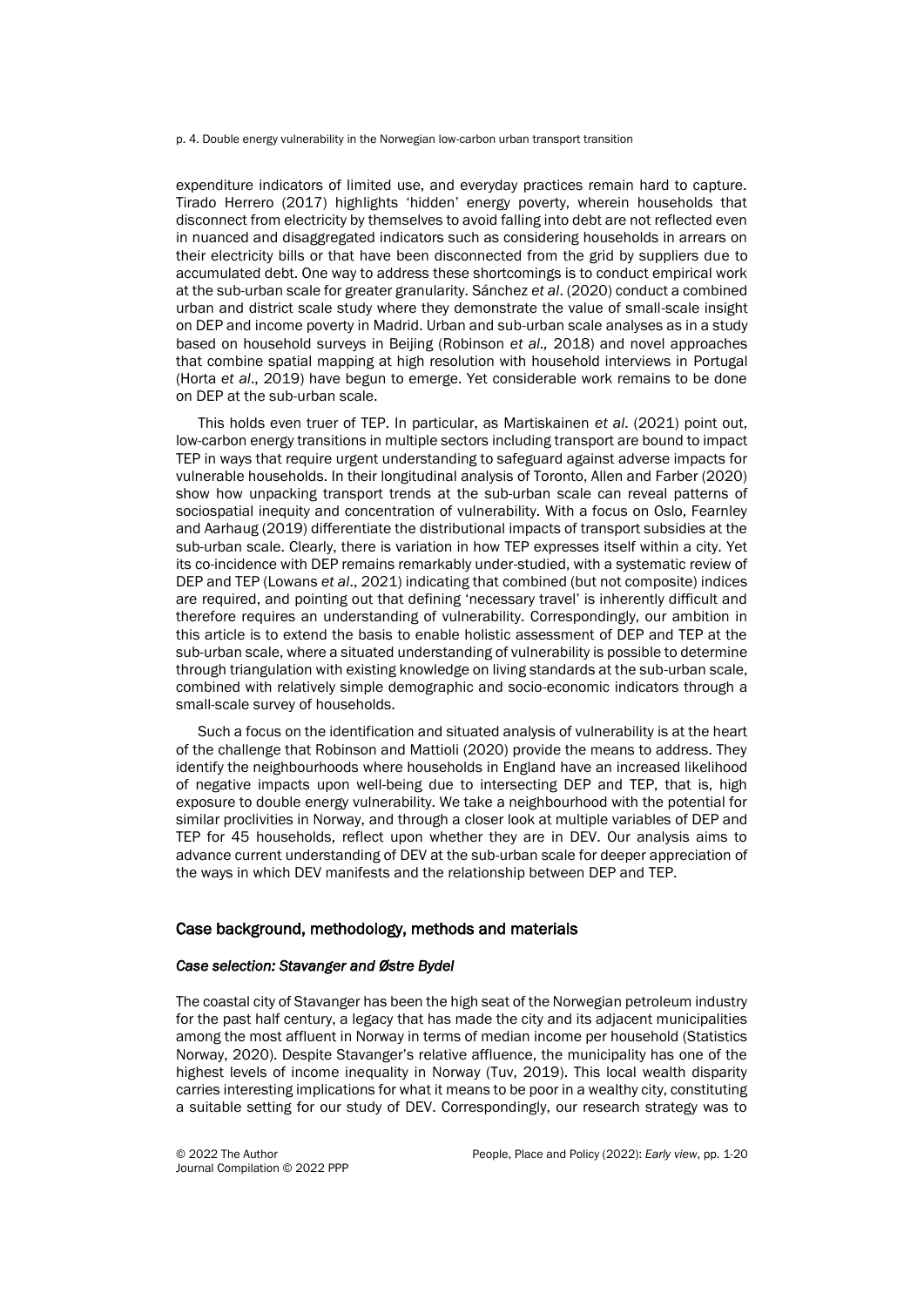p. 5. Double energy vulnerability in the Norwegian low-carbon urban transport transition

identify a sub-urban neighbourhood in Stavanger that is more likely to be prone to energy poverty, broadly construed.

According to official local statistics, the neighbourhood of Østre Bydel – located directly east of the city centre – has the lowest median income and rate of education in Stavanger, the highest rate of increase in child population and highest incidence of child poverty, and the greatest unemployment rate (Stavanger Municipality, 2019). Livelihoods in Østre Bydel were hit particularly hard by the 2014 oil crisis, and subsequent years marked a steep rise in unemployment – more so in Østre Bydel than other parts of the city (ibid.). The Stavanger Municipality's Living Conditions Report shows that socio-economic indicators such as child poverty have continued to rise since then (Stavanger Municipality, 2019). Moreover, the history of this neighbourhood has significant impact on the building stock, which remains historic and was not upgraded in the post-oil discovery boom years of the 1970s unlike other parts of Stavanger, with an exodus to new-builds in the suburbs, and consequent conversion of Østre Bydel's twofamily houses into single-family houses due to low occupancy rates in old buildings (Bang-Andersen, 1985; Nerlie, 2011). More recently, new buildings have come up with rapid gentrification along the waterfront (Benhabiles and Bjørnstad, 2017). This is likely to make for considerable variation at the sub-urban scale as well.

#### *Study scope and existing DEP and TEP support in Norway*

Limiting our research to an area of relative socio-economic vulnerability provided both spatial and demographic demarcation as well as limiting the scope of the study. Thus, we are able to focus on an area where several groups at risk of both DEP and TEP – such as lower income households, families with children and people with health difficulties (Martiskainen *et al.,* 2021) – can potentially be identified (Stavanger Municipality, 2019). Scope is further limited to people's self-reported experiences of and variables related to DEP and TEP, as we collected primary data through randomly sampled survey respondents within the neighbourhood complemented by desk-based study of municipal sources, without in-depth methods such as participant observation.

Based on statistics from the Living Conditions Report that shows a relatively high rate of unemployment benefits claimed from the Norwegian Labour and Welfare Administration (NAV) in Østre Bydel, we anticipated that the neighbourhood would include households that receive energy and transport related financial support (Stavanger Municipality, 2019; NAV, 2021). Such schemes include the state-backed allowance for households with low income and high housing expenses (Husbanken, 2021), and subsidies through the government enterprise Enova in the form of financial support for energy efficiency upgrades to housing (Enova, 2021). The latter has, however, been criticised for being socially regressive and biased towards more affluent households (Bredvold, 2020). As Ryghaug *et al*. (2018) argue, engagement with new lowcarbon energy technology is key to enable energy end-users to become active participants in creating sustainable practices, whereas the inclusion of vulnerable households beyond those with purchasing power requires nuanced targeting strategies.

#### *Methodology, methods and material*

The study was conducted during August-September 2021 by a five-person team. We designed a questionnaire based on state-of-the-art research on DEV (most notably Robinson and Mattioli, 2020) and customised it to the context of Stavanger and Østre Bydel. Some existing work on energy poverty and practices in urban Norwegian contexts was useful in this regard (Fjellså *et al.,* 2021; Bredvold, 2020; Winther and de Lesdain, 2013; Westskog *et al.,* 2015), in addition to awareness of local media coverage and lived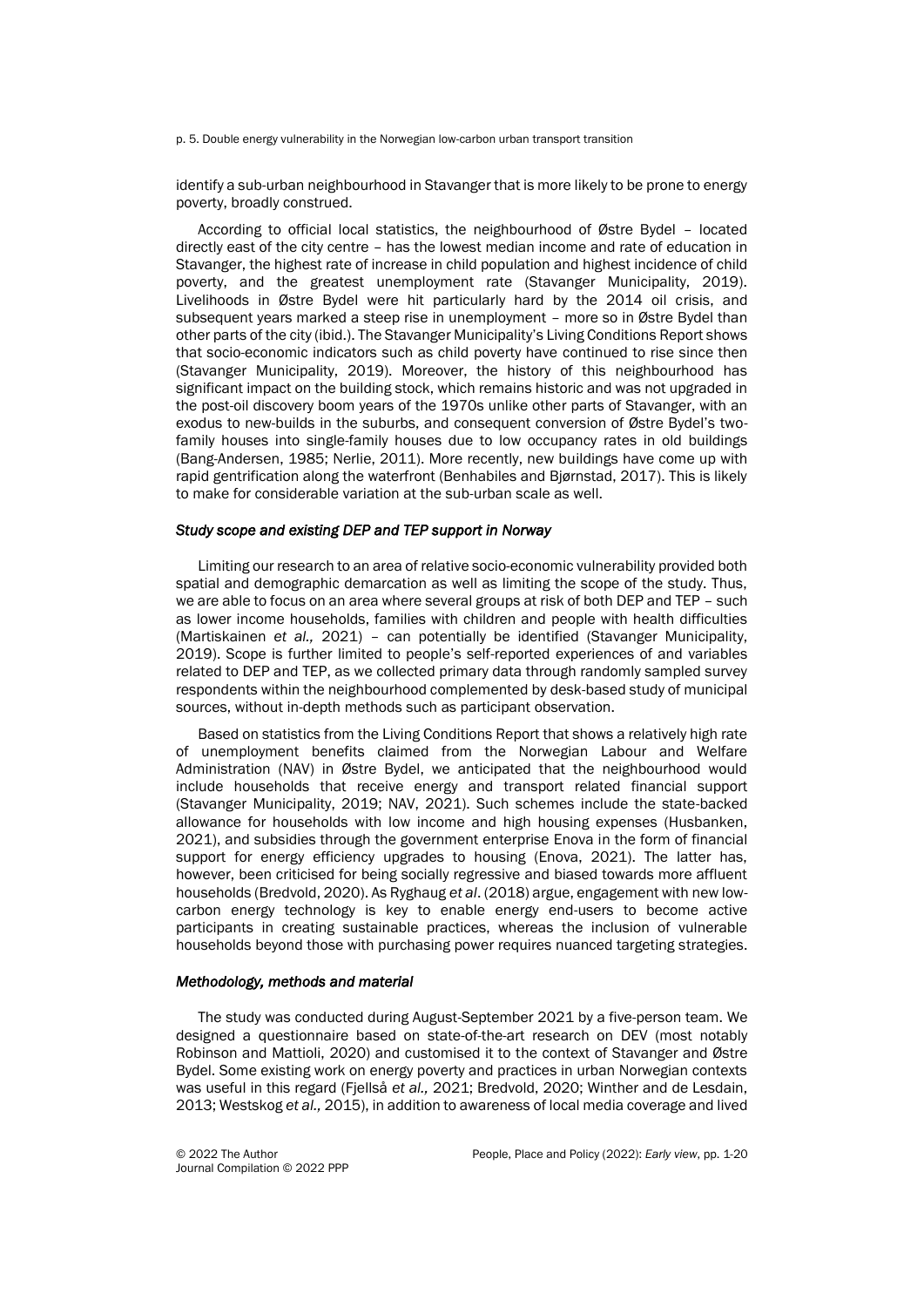p. 6. Double energy vulnerability in the Norwegian low-carbon urban transport transition

experience of the study context amongst team members. The questionnaire was trialled within the team and refined based on internal reflection. We added a map of Østre Bydel, and provided to respondents along with a copy of the questionnaire and an overview of the study, including information to contact the team later if they wished. The study was registered in an institutional directory in accordance with national ethics guidelines prior to commencing fieldwork.

Fieldwork was carried out over a three-week period in late August and early September and involved 45 respondents in the demarcated area of Østre Bydel. Given funding and time limits, we struck a balance between modest quantitative coverage and the scope for deeper qualitative insights, notably by asking a greater number of questions, allowing respondents to expand on specific aspects of interest, and including crucial field considerations by having researchers administer surveys ourselves, thus prioritising exposure over sample size (also see Small, 2009). Team members approached respondents outdoors at various locations within Østre Bydel at different times of the day during both weekdays and weekends. People were generally more willing to participate during the weekends, as they were less fazed by the specified ten-minute timeframe of the questionnaire. Respondents were required to live within the demarcated area in order to participate, and their approximate residence location was marked on a master map, shown in Figure 1. The numbers on the map refer to the codes assigned to each respondent (example: interviewer two coded their respondents starting with 200, while interviewer three coded starting from 300). As evident, the study achieved considerable breadth in the spatial distribution of Østre Bydel residents.



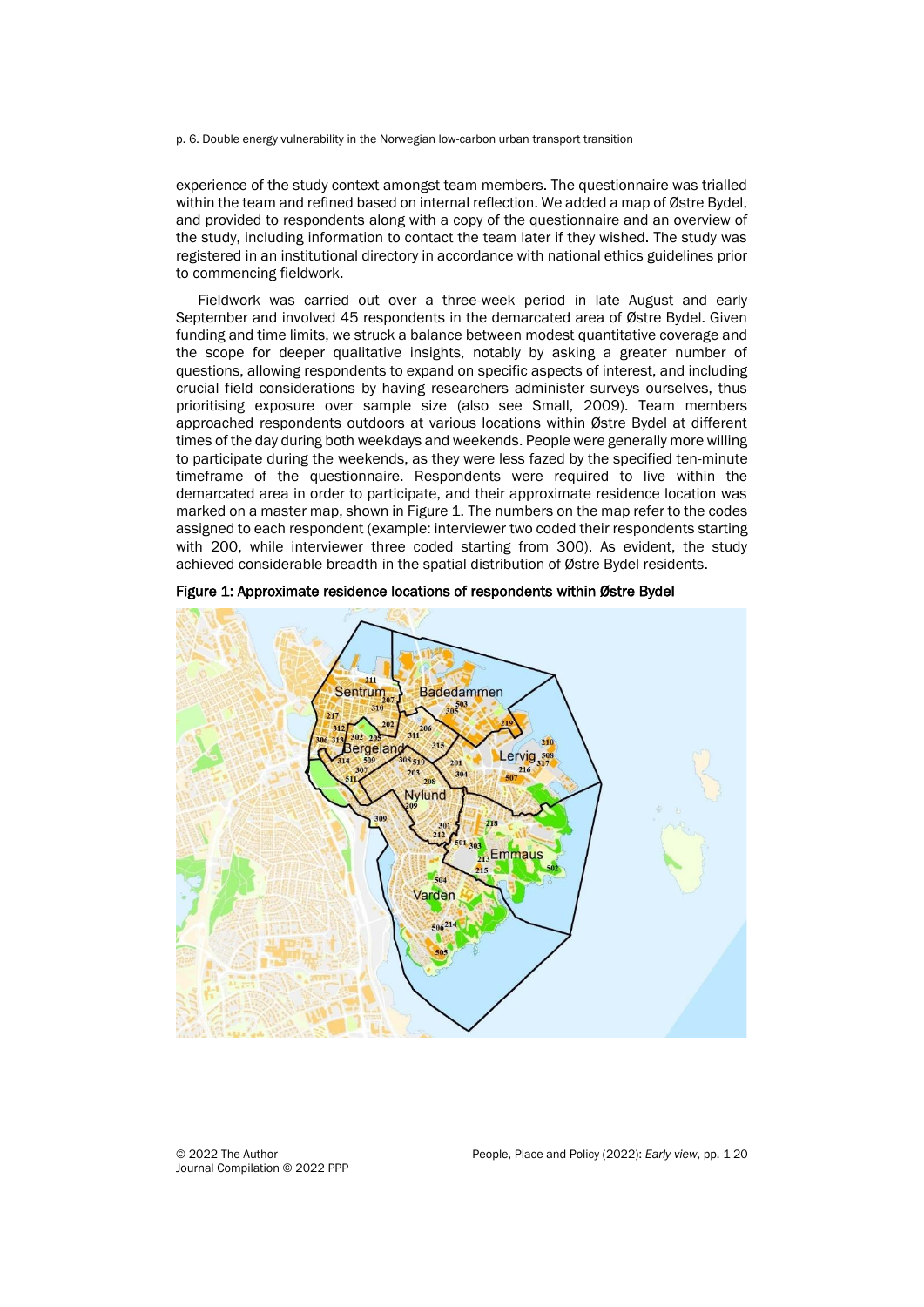p. 7. Double energy vulnerability in the Norwegian low-carbon urban transport transition

The questionnaire featured 34 questions, divided into two main categories: DEP and TEP. Each section was further bifurcated to aim at four main lines of enquiry.

DEP1 focused on the demographic and socio-economic profile and status of the household and respondent, as appropriate across various heads related to age, employment, housing status and type, electricity supplier, income, electricity bill and rent. DEP2 focused on domestic energy practices and experiences, including space heating, the use of smart home devices, respondents' awareness of and opinion about electricity tariffs and fluctuations, knowledge about electricity subsidies and related topics.

TEP1 focused on respondents' transport profile and status, covering aspects such as car ownership, access to vehicle types, access to public transport, and costs related to modal choices. TEP2 focused on their transport practices and experiences, such as the frequency of use of various transport modes, and preferences and constraints related to various types of trips and needs. We also asked about perceptions of energy policy.

The questionnaire was written in both English and Norwegian, and interviews were conducted in whichever language the respondent preferred, which was typically Norwegian. A printed copy was shared with respondents if they agreed to be interviewed by team members. We approached respondents at random in the streets and parks of Østre Bydel, and continued until we achieved moderate spatial and demographic breadth of coverage and had collected adequate data for some depth of coverage on DEV within the limited study duration. The team conducted a preliminary analysis after collecting 19 responses, discussed emerging findings and decided to continue data collection. We conducted a detailed analysis of the whole dataset of 45 survey responses, and have made the raw dataset available along with this article as supplementary material for future use. Each team member analysed the findings independently, wrote and discussed specific aspects with the whole team, after which we worked to achieve consensus on an optimal structure. This is presented below in the empirical analysis, and balances thematic coverage with narrative clarity.

In sum, our methodology is adequate for an exploratory study rather than a comprehensive explanatory analysis, and aims to shed light on potential DEP and TEP indicators that suggest incidence of DEV. By pointing out potential relationships between DEP and TEP in a relatively socio-economically vulnerable area, we contribute to the development of qualitative DEV research (Robinson and Mattioli, 2020), whose study in Norway has been very limited to date.

#### Double energy vulnerability in Stavanger's Østre Bydel

We report four main results in the empirical analysis below. The first offers insights into the cross-section of multiple variables of interest for DEP. The second provides summary statistics on TEP from our limited sample and considers the incidence of DEV. The third offers a closer look at two respondent categories with potentially higher propensity for DEV, namely the unemployed and pensioners. A fourth result relates to how perceptions of energy policy in Norway vary by respondent age group. These results mark a preliminary foray into DEV at the sub-urban scale in Norway.

#### *Cross-section of multiple variables of interest for DEP*

To understand a phenomenon as complex as DEV and identify which households are affected and in what ways, it is necessary to develop ways to detect and measure DEV.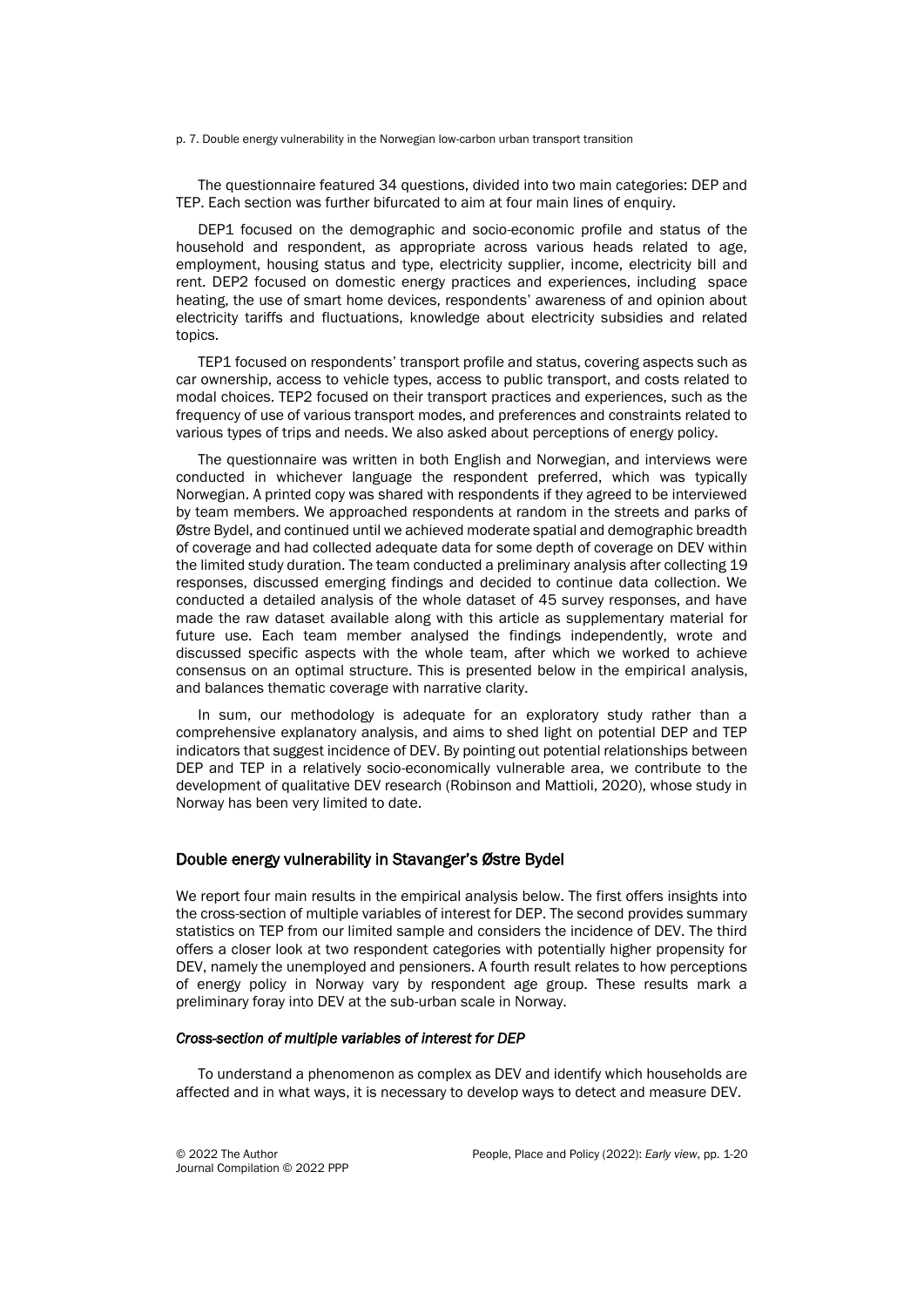#### p. 8. Double energy vulnerability in the Norwegian low-carbon urban transport transition

Here, we examine variables of interest for DEP. One widely used indicator of DEP is the so-called 10 per cent indicator, which defines energy poor households as those who spend more than 10 per cent of their income on energy (Robinson and Mattioli, 2020). The indicator originated in the UK, and has since been adopted in both European and non-European contexts, despite different contextual needs (Sareen *et al.,* 2020). However, recently it has become widely accepted that energy poverty should be measured using a combination of diverse indicators (EU Energy Poverty Observatory, 2021). We hold that subjective accounts, domestic energy practices and lived experiences can be at least as valuable for measuring DEP as numbers and indicators, since they allow unravelling dimensions of energy poverty that remain hidden in quantitative data. To balance coverage of a range of contextually relevant variables with a brief questionnaire for short response time, we captured data on household demographics, income, electricity usage and related practices (this being the main domestic energy source in Stavanger), heating practices, access to energy subsidies and awareness related to energy usage. Rather than tightly corresponding to a particular set of indicators prevalent elsewhere in Europe (cf. Thomson et al., 2017) but not yet defined in Norway, we aimed broadly for relevance to socio-spatial context (Robinson *et al.,* 2019).

In our dataset of 45 households, our analysis of aggregate characteristics categorised five respondents as vulnerable to DEP, a rate of 11 per cent (Table 1). It is evident that these respondent households share certain similarities. For instance, the majority of them: belong to the older generation, and/or are unemployed, and/or have low income, and/or rent rather than own their relatively small residencies, and/or adopt domestic energy practices that allow them to save electricity costs. Three of these five respondents had received subsidies for their electricity bills from NAV, whilst one respondent had applied for but not received the subsidy. Among these households, only one reported an electricity bill exceeding 10 per cent of their monthly income, three estimated 10 per cent, and one estimated this to be in the 6-10 per cent range. While estimates, these self-perceptions show that energy poverty as a phenomenon spans a breadth that transcends definition and categorisation with a single number.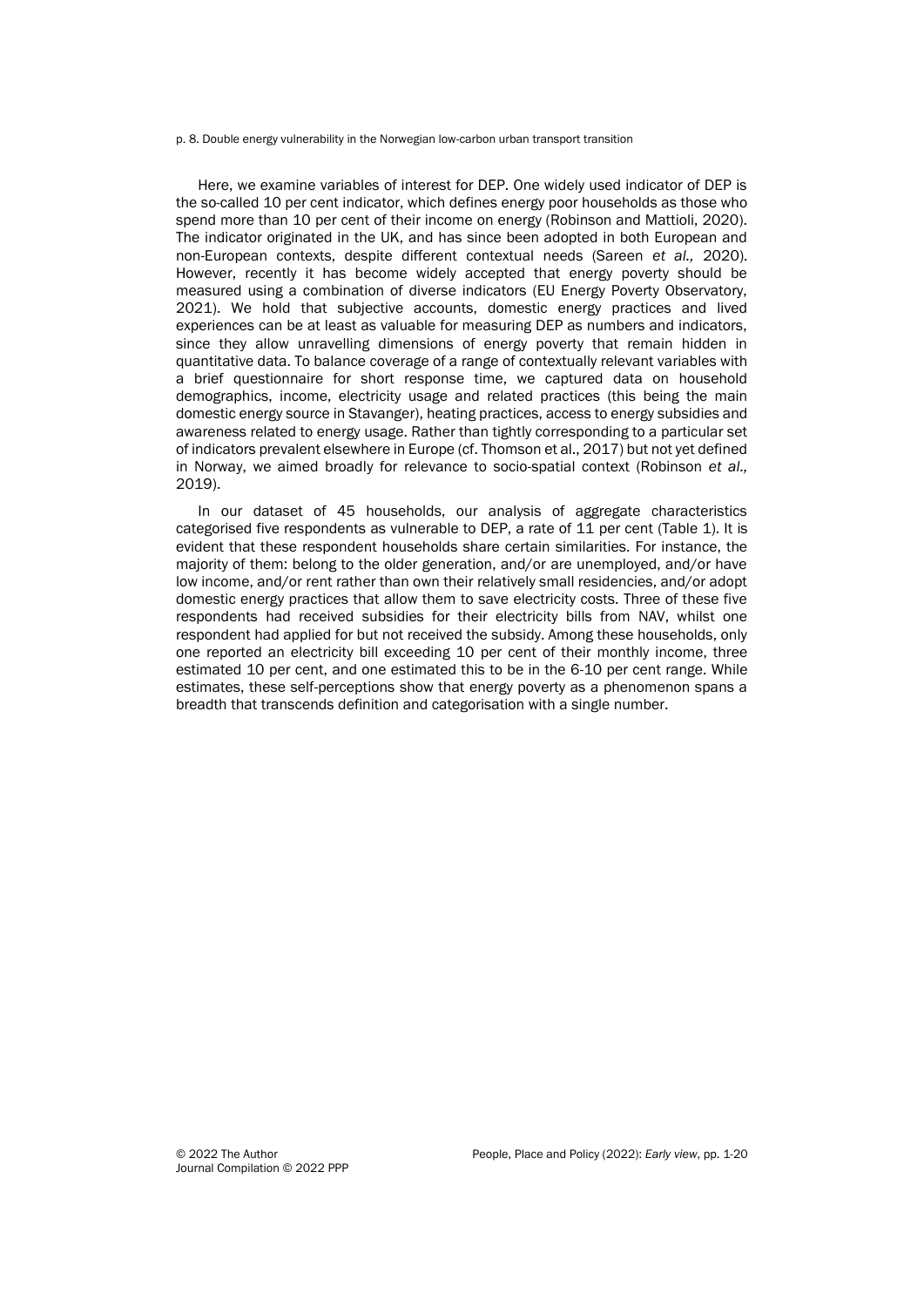p. 9. Double energy vulnerability in the Norwegian low-carbon urban transport transition

| No. | # in<br>HH | Age<br>range | Employment<br>status   | <b>Housing</b><br>status | House<br>size<br>(sqm) | Gross annual<br>income / capita, K<br><b>NOK</b> | <b>NAV</b><br>subsidy | <b>Est-imated</b><br>el. bill %age | <b>Follows</b><br>tariff<br>flux | Tries to<br>reduce<br>el. use | <b>Heats</b><br>entire<br>home |
|-----|------------|--------------|------------------------|--------------------------|------------------------|--------------------------------------------------|-----------------------|------------------------------------|----------------------------------|-------------------------------|--------------------------------|
| 201 |            | 46-<br>55    | Unemployed             | Rented                   | $<$ 40                 | $300$                                            | No, but<br>tried      | 10%                                | Yes                              | <b>Yes</b>                    | Yes                            |
| 206 | 2          | 56-<br>65    | Student,<br>unemployed | Rented                   | 40-70                  | $300$                                            | Yes                   | 10%                                | Yes                              | Yes                           | Yes                            |
| 208 | 2          | 66+          | Retired                | Self-owned               | >110                   | 300                                              | <b>No</b>             | 10%                                | No.                              | N <sub>0</sub>                | <b>No</b>                      |
| 501 |            | 56-<br>65    | Unemployed             | Social<br>housing        | 40-70                  | No answer                                        | Yes                   | >10%                               | Yes                              | Yes                           | <b>No</b>                      |
| 307 |            | 56-<br>65    | Unemployed             | Rented                   | 40-70                  | $300$                                            | Yes                   | 6-10%                              | <b>No</b>                        | Yes                           | <b>No</b>                      |

### Table 1: A closer look at DEP households identified in Østre Bydel

Journal Compilation © 2022 PPP

© 2022 The Author People, Place and Policy (2022): *Early view*, pp. 1-20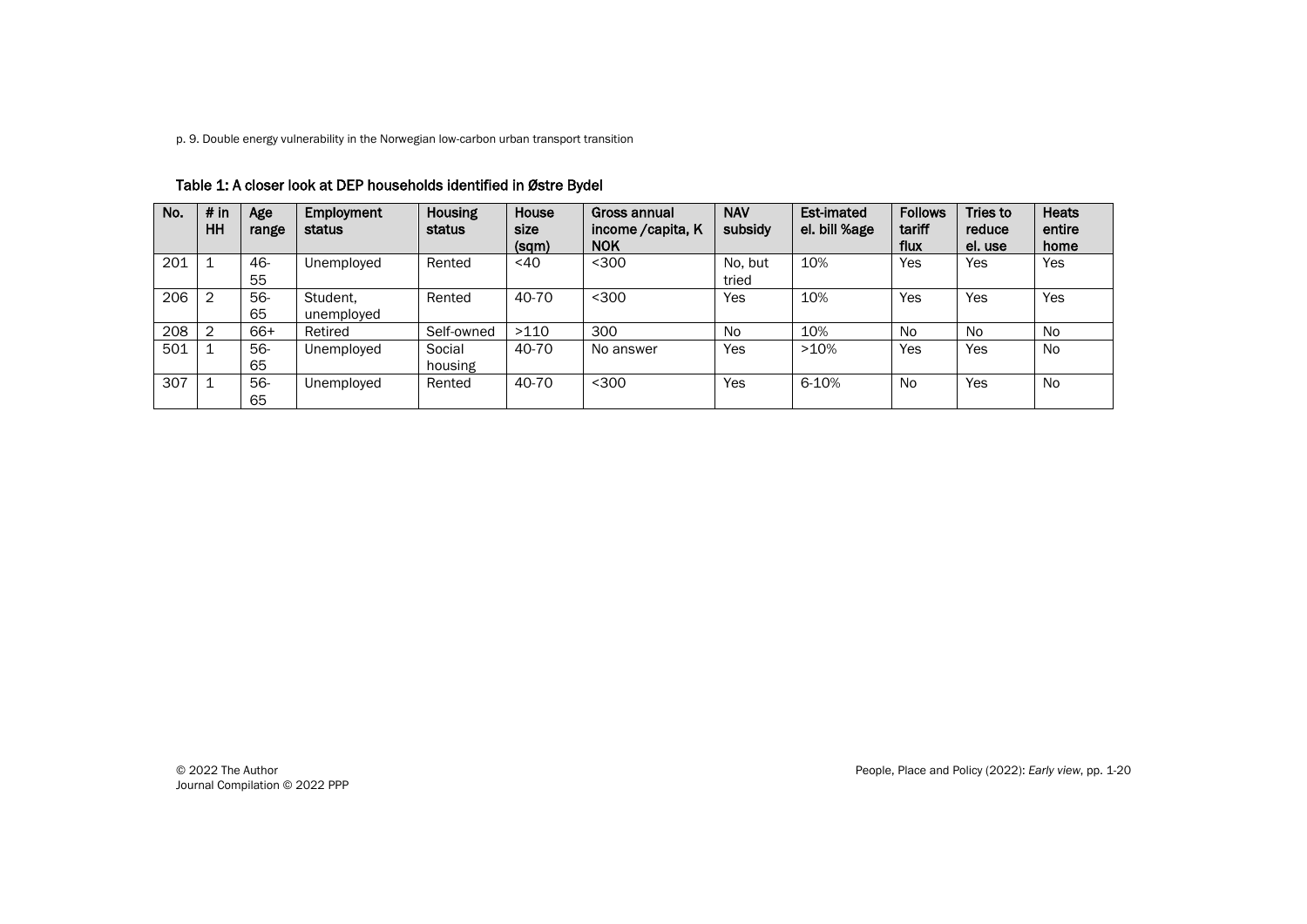p. 10. Double energy vulnerability in the Norwegian low-carbon urban transport transition

Respondent 208 was distinct in multiple respects: he was retired, owned his relatively spacious house, had never received NAV subsidies and was not trying to reduce his electricity bills. It can thus be argued that he is not in DEP. However, going beyond short answers and diving into the reasoning that underlies his responses, a different picture unfolds. Despite stating that he does not try to reduce household energy use, he explained that he does not heat the whole house because he does not want to waste heat every time he opens the door to walk his dog. When asked why he does not follow energy prices fluctuations, he stated that there is "no point in doing that, you need to pay anyway", reflecting a low sense of agency related to controlling electricity expenses. This information, combined with data about the estimated annual electricity bill, which at 30,000 NOK was among the highest among all 45 respondents, and given relatively low household income (below 300,000 NOK gross per capita), suggests that this is an instance of hidden DEP (Sareen *et al.,* 2020; Tirado Herrero, 2017).

Thus, our findings illustrate the difficulty of detecting DEP, especially in contexts like Norway where existing data and policy attention are inadequate (Ryghaug *et al.,* 2018; Sareen, 2020). We argue that policymakers need to take both demographic and socioeconomic profiles as well as domestic energy practices and lived experiences into consideration in order to develop appropriate policy interventions for DEP alleviation.

The next sub-section examines variables related to the second dimension of DEV, namely TEP, and unpacks the challenge of detecting and metricising TEP.

#### *Summary statistics on TEP and incidence of DEV*

TEP is a wide-ranging phenomenon where several factors can affect the issue such as income, transport accessibility, and transport costs (Robinson and Mattioli, 2020). Here, we analyse the possible incidence of TEP. We then combine this with the findings on DEP to consider the identification of DEV.

Table 2 compares household income with car ownership. Despite the limited sample size, some trends in car ownership and type are evident across income groups. The most striking finding is a distinct difference in car ownership between the lowest income group (17 per cent) and the three other income groups. People with low income are generally considered to be at risk of TEP and DEP (Martiskainen *et al.,* 2021), and our finding suggests that this may correlate with car ownership in the study context.

| Household income    | <b>Fossil fuel</b><br>car | Hybrid car | Electric car | No car     |  |
|---------------------|---------------------------|------------|--------------|------------|--|
| $<$ 300 KNOK (6)    | $17\%$ (1)                | $0\%$ (0)  | $0\%$ (0)    | $83\%$ (5) |  |
| 300-600 KNOK (15)   | 47% (7)                   | $13\%$ (2) | $13\%$ (2)   | $27\%$ (4) |  |
| 600-1,000 KNOK (11) | 45% (5)                   | $18\%$ (2) | $27\%$ (3)   | $10\%$ (1) |  |
| $> 1,000$ KNOK (7)  | $57\%$ (4)                | $14\%$ (1) | $29\%$ (2)   | $0\%$ (0)  |  |

Table 2: Cross-section of household income and car ownership (% and number)

Note: Six of 45 respondents chose not to answer the household income question.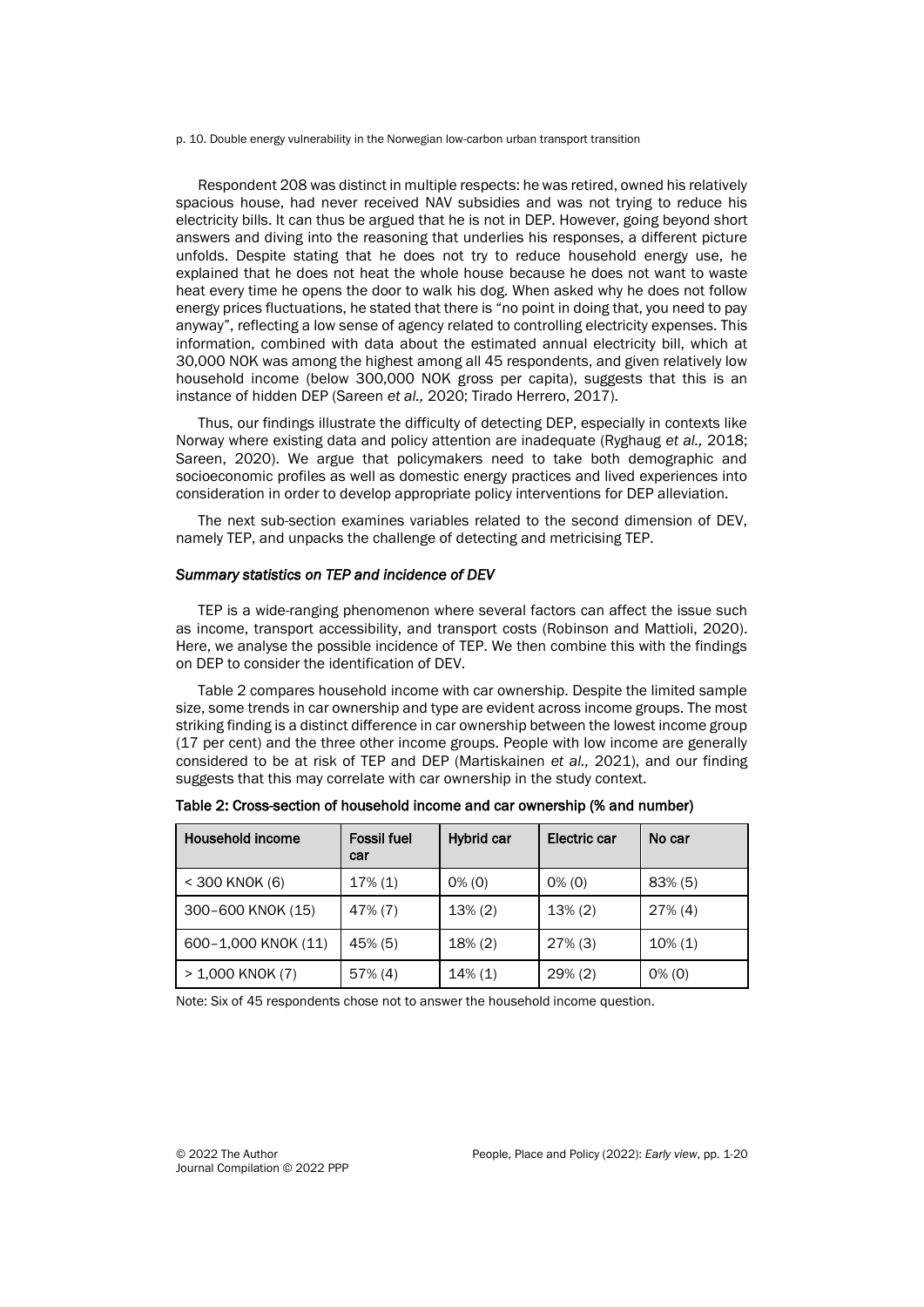p. 11. Double energy vulnerability in the Norwegian low-carbon urban transport transition

We gathered data on aspects such as monthly car expenditure, public transport use, and modal choices to reach the city centre. Estimated monthly expenditure corresponded closely with car type. Among fossil fuel car owners, it ranged from 500 to 5,000 NOK per month. For electric car owners, the cost was 200-300 NOK. This is in line with electric cars being given generous incentive packages in Norway, but considered alongside correpondence between income and car type trends, implies that those with lower disposable income in fact spend more on their cars. Moreover, cars appear to be desirable as transport modal choices, and the lowest income group is unable to own them relative to others, implying that they may be in hidden TEP. However, 27 per cent and 10 per cent incidence of no car ownership among mid-range income groups (4/15 and 1/11 households respectively) suggests some variation in prioritisation for factors besides income. Across respondents, public transport was commonly used, with 67 per cent (30/45 households) reporting weekly use. There was only one respondent who neither owned a car nor used public transport. To reach the city center, only four of 45 specified a response other than walking. The bicycle was also a popular choice for this type of trip, with 38 per cent (17/45 households) reporting usage.

Yet connecting this data to TEP remains difficult, given lacking standards to metricise TEP, and its context specificity and complexity. The 10 per cent threshold common in DEP research has also been employed in some TEP research (Lowans *et al.,* 2021). However, without a more precise estimate of respondent income, and with only selfreported monthly car expenditure, meaningful comparison using this metric is not feasible. While precise income data is collected by the tax authority and could be suitably anonymised and systematically drawn on for this purpose in the future, accurate estimates of transport expenditure remain tricky to collect. Moreover, the 10 per cent metric has been criticised for not being able to distinguish those who are in TEP from those who are not (Lowans *et al.,* 2021).

Despite these limitations, one can argue that two respondents are vulnerable to TEP, for distinct reasons. Both these respondents, 201 and 208, have been identified as being in DEP. Respondent 201 does not own a car and uses public transport more than five times a week. He reported cheating on the public transport system (ticketless travel), implying that he rarely or never pays for it. This is a difficult thing to admit face-to-face even in an anonymised interview, hence there is likely to be under-reporting across respondents. For 201, being in DEP could affect his choices regarding transport expenditure. Hence, we note a possible overlap of DEP and TEP, placing this respondent in DEV.

Respondent 208 owned a 23 year old fossil fuel car. Older cars are known to have possible efficiency and maintenance issues, and can be a factor for TEP (Martiskainen *et al.,* 2021). The combination of an older car, high car expenditure and low income arguably places this person in a position of TEP and thus also DEV. While TEP and DEV are under-studied in Norway, these findings indicate that closer attention is warranted.

Stavanger municipality's Action Plan 2018-2022 (under its Climate and Environmental Plan 2018-2030) lists no less than 62 measures to reduce the scope of transport and change travel habits, including 26 measures to achieve 70 per cent passenger transport by bicycling, walking and public transport by 2030 (Stavanger Municipality, 2018a). Yet these 26 measures are quite generic, and require adequate specification down to neighbourhood scale to make a real difference in the transport options and experiences of urban residents. A focus on vulnerability to TEP can inform this process.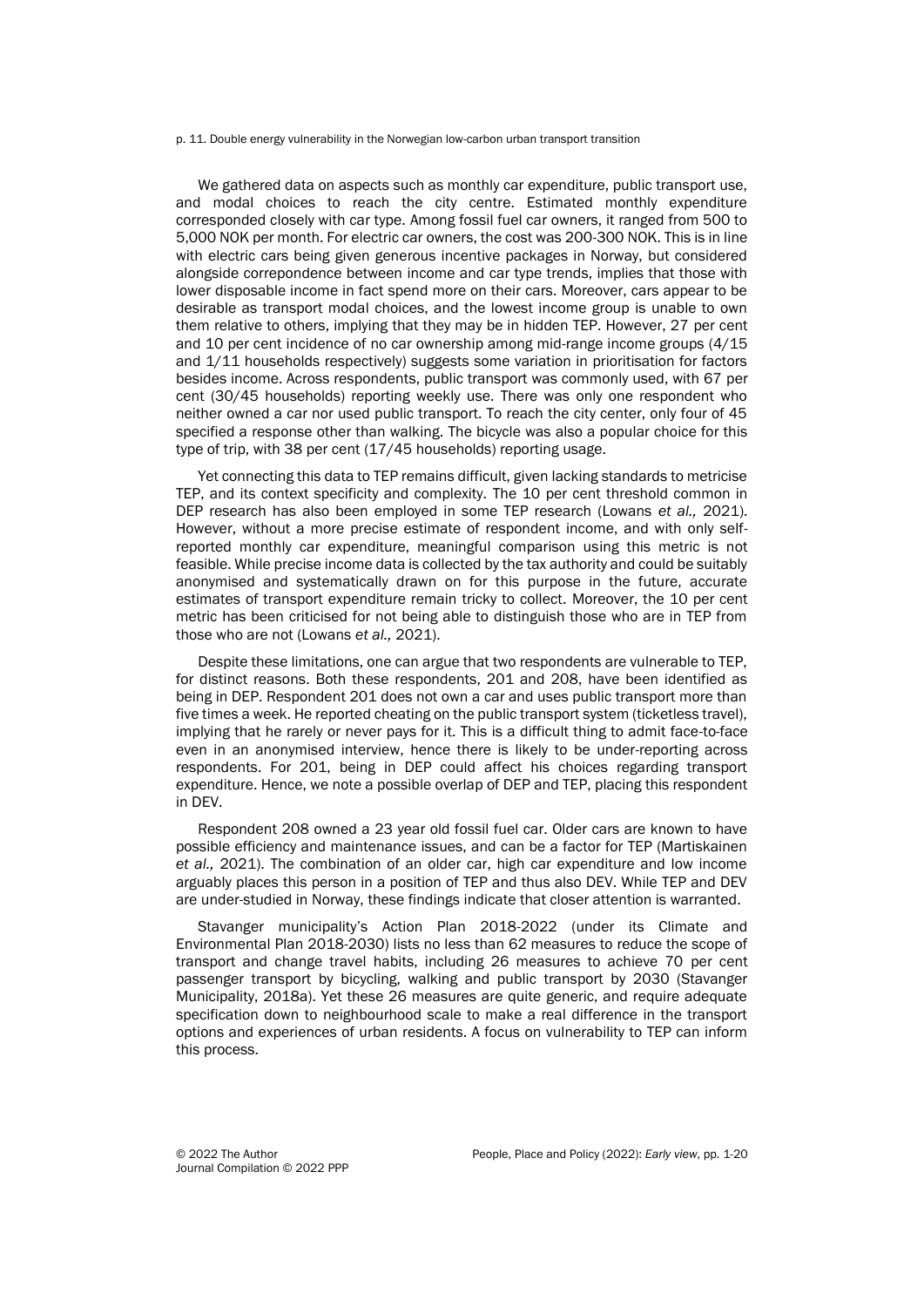p. 12. Double energy vulnerability in the Norwegian low-carbon urban transport transition

### *Closer look at users with higher DEV propensity*

In their study of England, Robinson and Mattioli (2020) employ the 10 per cent indicator and the Low-Income High Cost (LIHC) indicator to detect DEP households. While the former places households that spend over 10 per cent of income on energy in DEP, the latter places those with above-average energy costs and below-average incomes in DEP. To detect TEP, the authors employ a composite indicator to assess patterns of vulnerability to motor fuel prices increases. This captures a combination of high expenditure on motor fuel relative to income (i.e., high exposure), low income (i.e., high sensitivity), and high car dependence due to the inability to access essential services using alternative transport modes (i.e., lack of adaptive capacity) to identify households in TEP. Table 3 reports on versions of these variable for unemployed and retired respondents, based on the hypothesis that these are more likely to be vulnerable.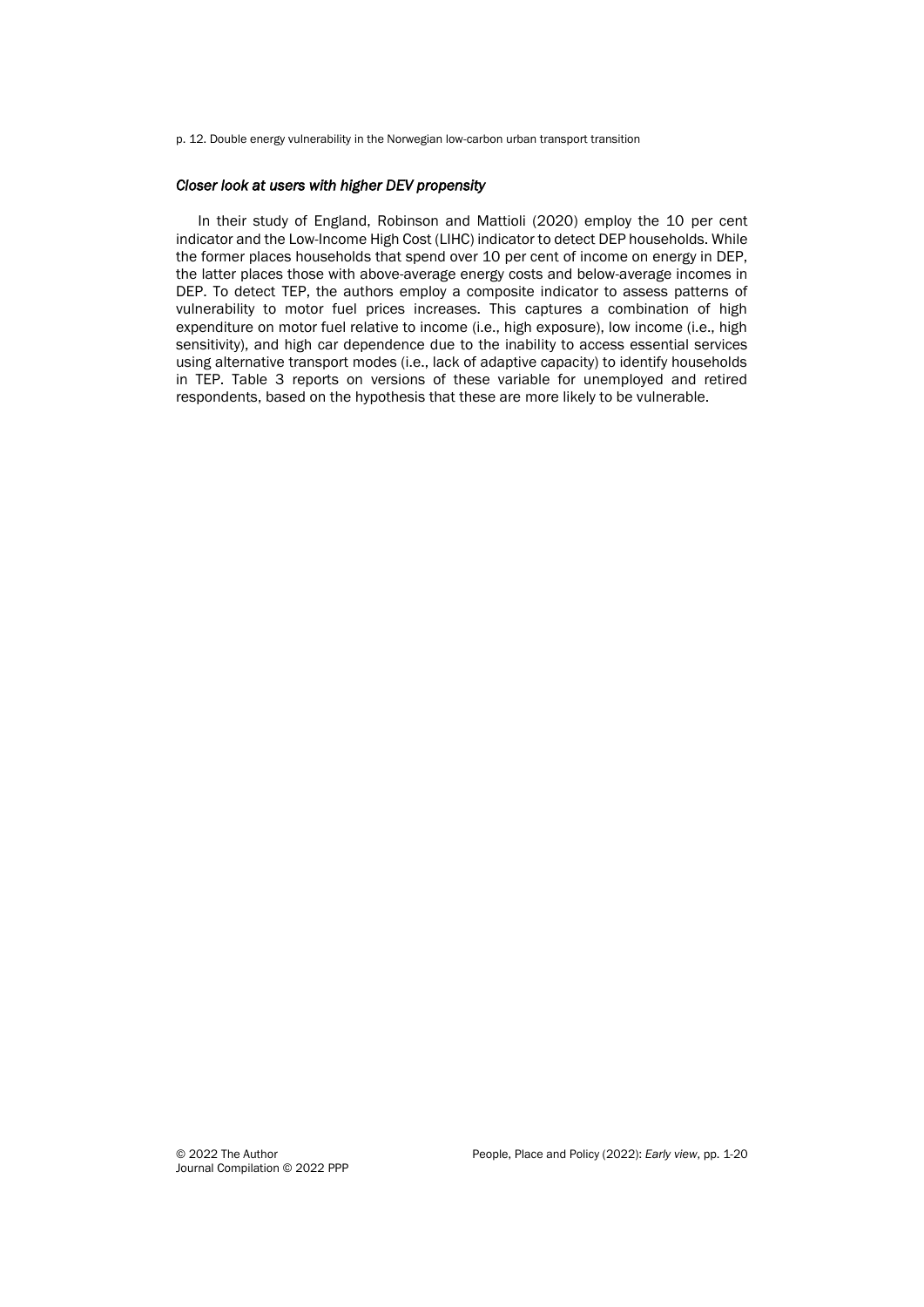p. 13. Double energy vulnerability in the Norwegian low-carbon urban transport transition

| No. | # in<br>HH     | Age<br>group | Employment<br>status   | Housing<br>status | Energy<br>cert.   | <b>Gross</b><br>annual<br>income<br>/capita,<br><b>KNOK</b> | Annual<br>el. Bill,<br><b>KNOK</b> | Average el.<br>bill, last 3<br>months,<br><b>KNOK</b> | % of el. bill in<br>total<br>expenditure | Car<br>access       | Transport<br>expenditure |
|-----|----------------|--------------|------------------------|-------------------|-------------------|-------------------------------------------------------------|------------------------------------|-------------------------------------------------------|------------------------------------------|---------------------|--------------------------|
| 201 | $\mathbf{1}$   | 46-55        | Unemployed             | Rented            | A                 | $300$                                                       | 12                                 | $\mathbf{1}$                                          | 10%                                      | None                | None                     |
| 206 | $\overline{2}$ | 56-65        | Student.<br>unemployed | Rented            | G/low             | $300$                                                       | $12 - 15$                          | $\mathbf{1}$                                          | 10%                                      | None                | None                     |
| 501 | $\mathbf{1}$   | 56-65        | Unemployed             | Social<br>housing | <b>No</b><br>idea | No answer                                                   | <b>No</b><br>answer                | $1 - 3$                                               | >10%                                     | None                | None                     |
| 307 | $\mathbf{1}$   | 56-65        | Unemployed             | Rented            | <b>No</b><br>idea | $300$                                                       | 12                                 | $\mathbf{1}$                                          | 6-10%                                    | <b>No</b><br>access | None                     |
| 208 | $\overline{2}$ | 66+          | Retired                | Self-<br>owned    | No<br>idea        | 300                                                         | 30                                 | 2.5                                                   | 10%                                      | Own<br>one          | 40,000 p.a.              |
| 205 | $\mathbf{1}$   | 66+          | Retired                | Self-<br>owned    | No<br>idea        | $300 - 600$                                                 | Do not<br>know                     | Do not<br>know                                        | Do not know                              | Can<br>borrow       | None                     |
| 502 | $\overline{c}$ | 66+          | Retired                | Self-<br>owned    | No<br>idea        | $600 - 1,000$                                               | 15                                 | ~1                                                    | < 5%                                     | Own<br>one          | 1,700 p.m.               |
| 210 | $\mathbf{1}$   | 66+          | Retired                | Self-<br>owned    | <b>No</b><br>idea | $300 - 600$                                                 | Do not<br>know                     | $0.3 - 0.4$                                           | < 5%                                     | None                | None                     |
| 507 | $\overline{2}$ | 66+          | Retired                | Self-<br>owned    | No<br>idea        | 600-1000                                                    | $15 - 20$                          | 1.4                                                   | 6-10%                                    | Own<br>one          | 1,600 p.m.               |
| 511 | $\mathbf 1$    | 66+          | Retired                | Self-<br>owned    | No<br>idea        | $300 - 600$                                                 | 12                                 | 0.29                                                  | 6-10%                                    | Own<br>one          | 1,000 p.m.               |

## Table 3: DEV analysis for unemployed or retired respondents

Journal Compilation © 2022 PPP

© 2022 The Author People, Place and Policy (2022): *Early view*, pp. 1-20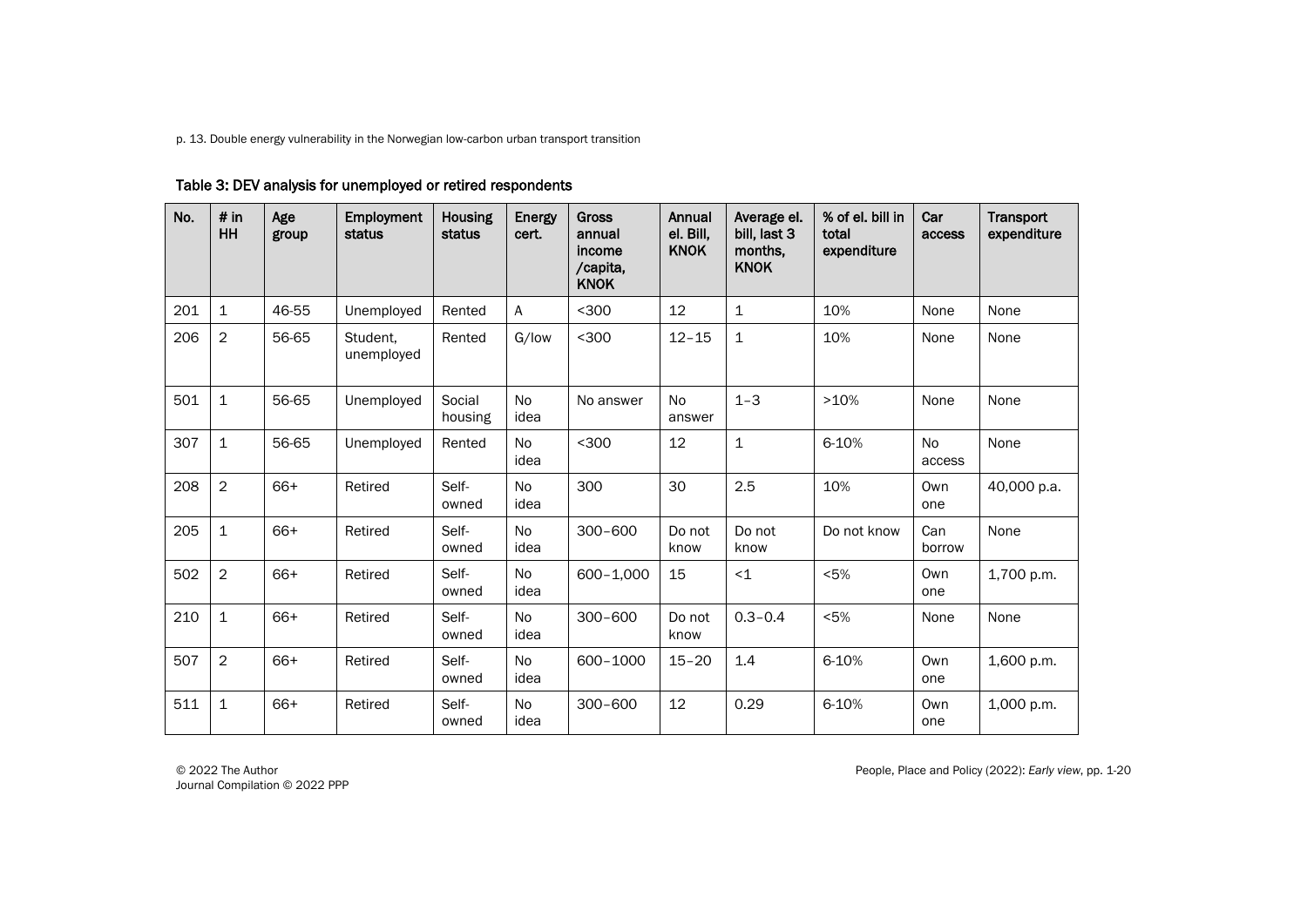p. 14. Double energy vulnerability in the Norwegian low-carbon urban transport transition

Table 3 shows that all unemployed respondents spend more than 10 per cent of their income on electricity bills, with a gross annual income below 300,000 NOK. Respondent 501 did not self-report income but did state that he uses over 10 per cent of household expenditure on electricity bills. Thus, unemployed respondents appear to be at clear risk of DEP. None of them report transport expenditure, which reflects no need to commute, but also suggests hidden TEP as this lack of expenditure may imply limited ability to afford transport, e.g. for leisure purposes.

Energy poverty appeared to be less prevalent among retired respondents. Robinson and Mattioli (2020) state that the 10 per cent indicator tends to point to pensionists as vulnerable to DEP. In our dataset, all retired respondents owned their homes, and five out of six had a mid- to high-range annual income, with only one reporting an income at the cusp of lower categories, 300,000 NOK. Electricity expenditure constituted below five per cent of household expenditure for two of these respondents, 6-10 per cent for another two, and one was unable to estimate a range. One retired respondent, 208, was potentially in DEV. He reported spending 10 per cent of his annual income of 300,000 NOK on electricity bills, and 40,000 NOK on car-related expenses. Thus, while the relatively high home ownership rate in Norway might imply that retired people are at lower risk of DEV than elsewhere, its incidence is nonetheless possible even for pensionists who own a home.

Interestingly, almost none of these respondents, either unemployed or retired, with potentially high sensitivity to energy expenditure, knew their home energy certificate rating.

Going beyond Table 3, an interesting trend related to another category of respondents with potentially high propensity for DEV, namely students. Most student respondents reported that their electricity bill was included in their rent, and thus had no idea of their electricity expenditure. This may be explained by an incentive for landlords to pay these expenses and include them as tax deductibles on their property leasing income. All interviewed students had monthly transport passes and used public transport more than five times a week, benefitting from subsidised student prices. This suggests that the regional transport operator Kolumbus' scheme helps students avoid TEP.

#### *Desired energy policy change across respondent age groups*

Finally, we reflect upon the significance of our findings related to DEP, TEP and their intersection in terms of the incidence of DEV in Norway, and implications for monitoring it at the sub-urban scale.

Electricity prices in Norway in the second quarter of 2021 were 241 per cent higher than in the same period of 2020 (Statistisk Sentralbyrå, 2021). Even though this increase is primarily explained by weather conditions (a cold, dry winter in 2020) and European electricity prices, electrification of additional sectors like transport with further integration of renewable energy sources and transnational interconnections will impact Norwegian households in years to come.

Energy expenditure can be reduced by improving building energy efficiency, using smart home devices to optimise energy use, and replacing fossil fuel cars with electric cars or public transport. However, the vast majority of respondents did not know their home energy certificate rating (78 per cent, 35/45 respondents) and did not use any smart home devices (84 per cent, 38/45 respondents). The most common smart device named by (only three) respondents was a thermostat.

Four respondents mentioned energy efficiency home improvements: installing a heat pump and upgrading windows. However, such upgrades are hard to afford for low-income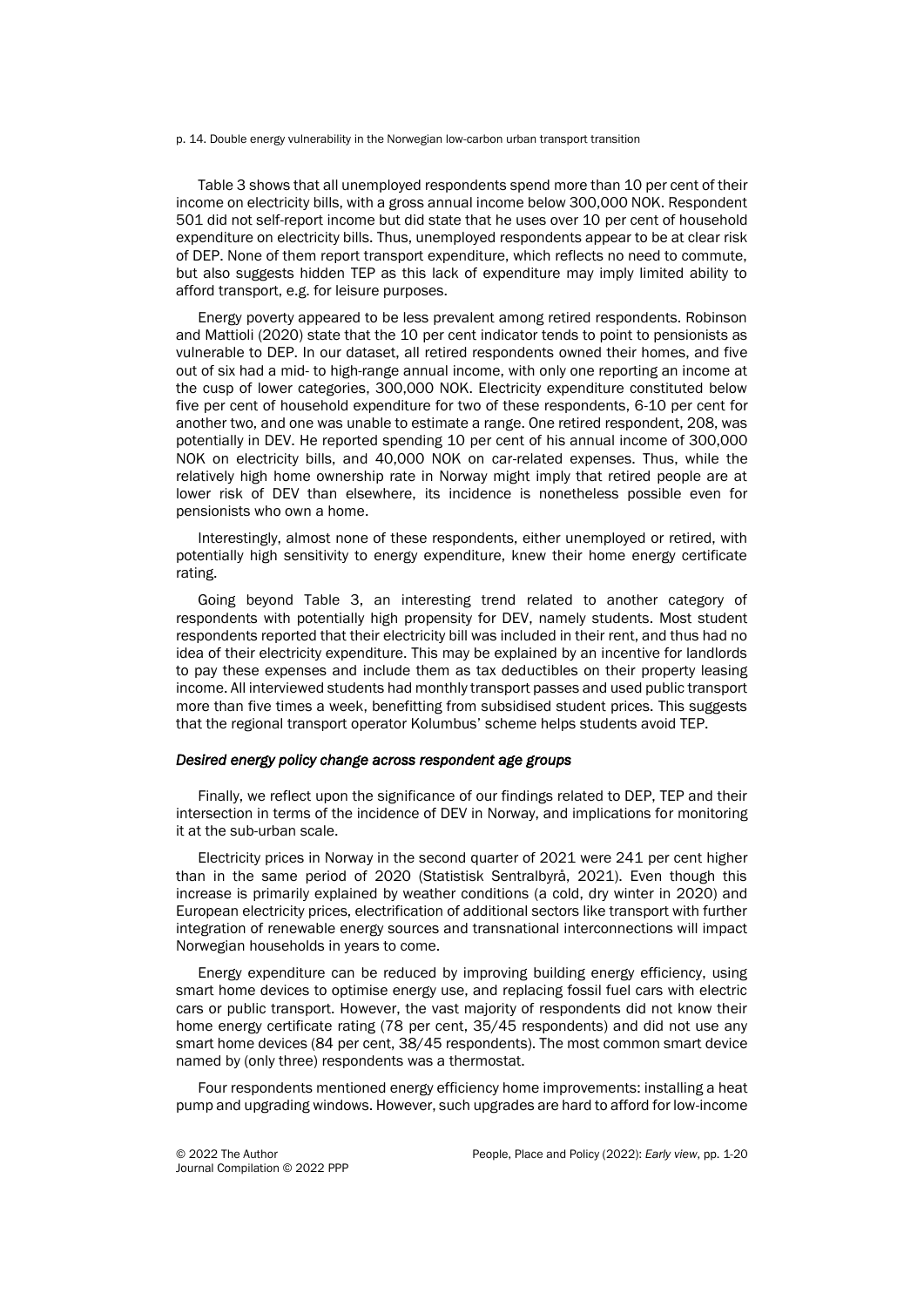p. 15. Double energy vulnerability in the Norwegian low-carbon urban transport transition

households most exposed to DEV. While Enova offers subsidies to incentivise home energy efficiency investment (Enova, 2021), no respondent had accessed such subsidies, and most were unaware they exist.

Four households owned an electric car, three a hybrid one, while 17 (i.e. 38 per cent) had one or more fossil fuel cars. Three respondents stated a need for better electric car charging infrastructure; two of them stated they would switch to an electric car given easier and cheaper charging options. This resistance despite Norway having the world's most advanced electric car rollout and charging infrastructure (Funke *et al.,* 2019) indicates the challenging nature of this transport transition and related public perceptions.

Changing energy policies is a more comprehensive way to impact electricity prices. We therefore asked respondents: "*Are there any changes in energy policy you would like to see from the government?*" The question was especially timely and relevant since we collected data just prior to national elections. One might expect households with relatively high energy expenditure to be concerned about rising electricity prices. However, only nine of 45 respondents (i.e., 20 per cent) explicitly mentioned reducing electricity prices, and of these nine, our analysis above only categorised one respondent as energy poor! This indicates the lack of a sense of agency in being able to change one's predicament, at least among those other respondents who did appear to be vulnerable to DEP, and possibly a sense of apathy where others do not see it as a problem that impacts them much directly. By contrast, as electricity prices remained high and increased throughout autumn 2021, media coverage featured many calls for such reductions.

| Age group | Main desired changes in energy policy                                                         | % of responses                                    |  |  |
|-----------|-----------------------------------------------------------------------------------------------|---------------------------------------------------|--|--|
| 18-35     | Not concerned                                                                                 | 77% (10/13)                                       |  |  |
| 36-55     | Changes with regard to electricity source<br>Cutting down electricity prices<br>Not concerned | $37,5\%$ (6/16)<br>$19\% (3/16)$<br>$19\%$ (3/16) |  |  |
| $56+$     | Disconnection from European grid<br>Cutting down electricity prices<br>Not concerned          | $31\% (5/16)$<br>$31\% (5/16)$<br>$31\% (5/16)$   |  |  |

Table 4: Main desired changes in energy policy by respondent age groups (% and number)

Results revealed a clear division between age groups (Table 4). Seventy-seven per cent of respondents aged 18-35 (10/13 respondents) suggested no energy policy changes. Most respondents aged 36-55 referred to changes in energy sources, such as stopping or continuing oil drilling, switching to renewable energy sources and developing nuclear power. Respondents aged over 55 mainly expressed concern over interconnections to the European electricity grid and rising electricity prices.

Considering the recent increase in electricity prices, proximity to national elections and a strong tradition of civic engagement, 38 per cent respondents (17/45 households) suggesting no changes to energy policy is surprising. However, Norway's 2021 election witnessed among the lowest voter turnouts since the Second World War (Beckhaug, 2021), which may indicate a trend of lower engagement.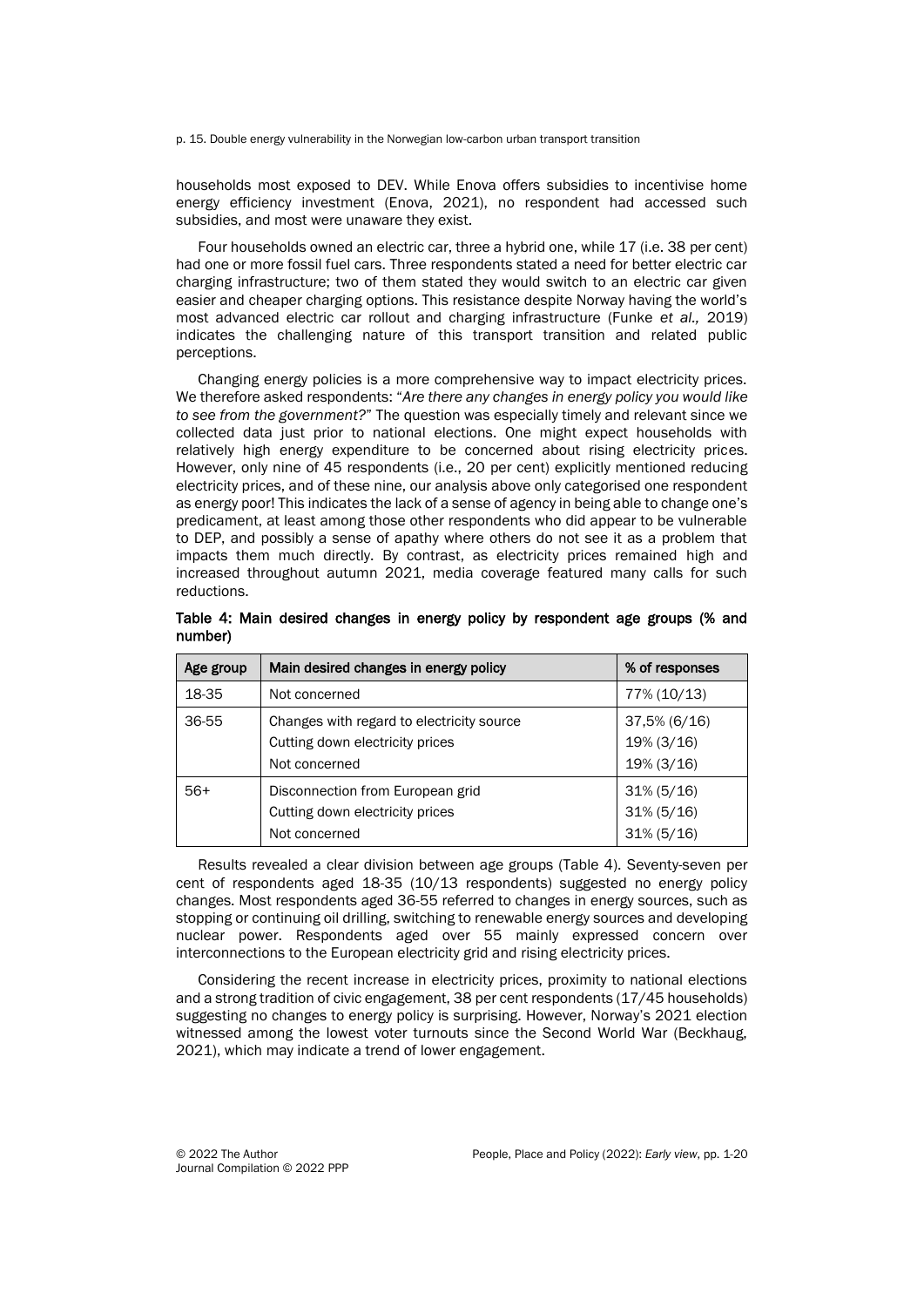p. 16. Double energy vulnerability in the Norwegian low-carbon urban transport transition

#### Discussion: Significance of findings for Norwegian cities and DEV research

In closing, we discuss key insights on who experiences DEV and how, and on how the incidence of DEP and TEP interrelate. We then discuss takeaways from our empirical analysis for how we can measure DEV. Finally, we relate our analysis to the Action Plan 2018-2022 on transport for Stavanger municipality and highlight the import of our case study in a Norwegian urban context for emerging DEV research.

Our analysis identified several indicators related to multi-dimensional aspects of DEV at the sub-urban scale. Many of these are related to low-income households. For instance, unemployed respondents tended to rent rather than own their homes, spend a higher proportion of household income on electricity bills, and lack access to a car with low overall transport use. Some unemployed respondents received unemployment benefits from NAV, but none were beneficiaries of Enova subsidies and few were even aware of support schemes for home energy efficiency. Households with relatively low incomes and high proportions of energy expenses tended to exhibit more electricitysaving practices. In general, unemployed, middle-aged tenants were more likely to experience DEV, including the lack of access to a car as an aspirational mode of transport in a neighbourhood and city with uneven public transport coverage. We argue below that TEP more than DEP is subject to contextual, spatial and temporal factors that determine what constitutes 'necessitated levels of transport services' (Martiskainen *et al*., 2021). The experience of being in DEV in Østre Bydel may include being car-less, unemployed, and/or living in rental or social housing.

Thus, our study shows that energy vulnerability is experienced both within the household, as expressed through electricity-saving practices and voiced concerns, and in relation to transport modal choices, as evident in car accessibility and the expressed inability to access a personal vehicle. Indeed, a comparative study with other Norwegian cities finds Stavanger to be more car-friendly with lower accessibility by public transport and resistance to reducing numerous car parking spaces (Skartland 2021). While car accessibility is not a defining indicator for TEP (Martiskainen *et al*., 2021), it constitutes an important socio-economic element in the local context of Østre Bydel. Car-centric infrastructural development and limited access to public transport in the area creates preferential mobility opportunities for those with car access than for those who are limited to walking, bicycling and public transport. For instance, Næss et al. (2017) describe Stavanger as having low-density neighbourhoods, a polycentric layout with secondary centres besides Stavanger city centre in Sandnes and Forus, with much work commute to the latter, and relatively poor public transit options compared to the convenience of automobility prioritised through urban planning. Our analysis shows that participants who were more likely to experience DEV were limited in this way and had no self-reported prospects of acquiring a car. Although we do not hold that car-accessibility constitutes a necessitated level of transport, we argue that such a lack of access can significantly impede mobility for residents of Østre Bydel. This is evident in the trend of respondents we found least likely to be in DEP tending to own one or even multiple cars. Drawing on Allen and Farber (2020), we problematise the sociospatial inequalities that can result from low-income groups who reside in car-centric areas, and emphasise that future sub-urban scale studies of DEV should foreground a focus on lived experiences and on energy and mobility justice.

Our empirical analysis has illuminated several ways to measure DEV at the sub-urban scale that future research on how domestic and transport vulnerability intersect can further develop. We note that our methodology was better able to identify DEP than TEP, and that the analytical process produced important insight into elements of TEP that remain challenging to study where future studies can contribute to understanding of DEV. TEP requires more attention to granularity and context as it is contingent on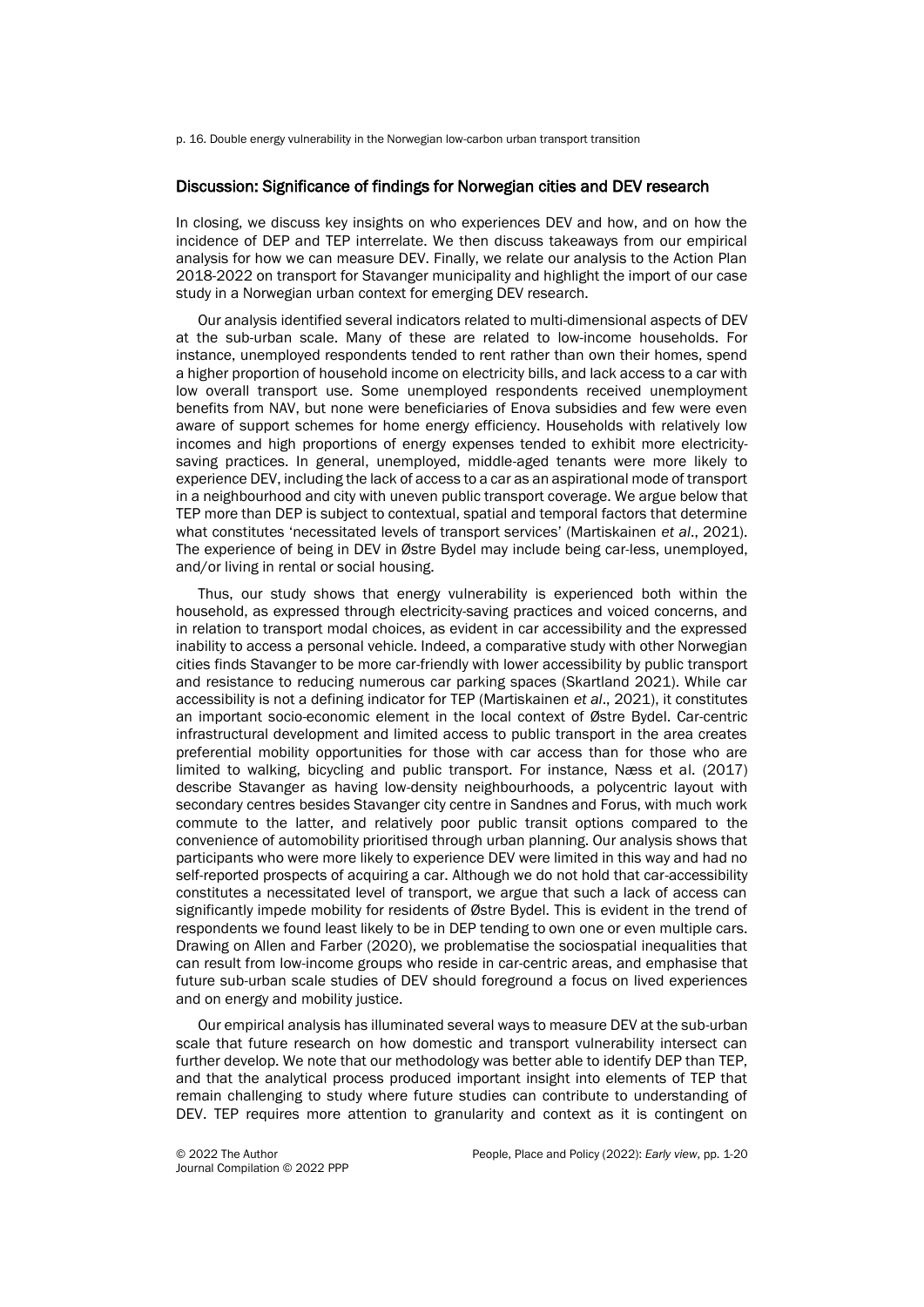p. 17. Double energy vulnerability in the Norwegian low-carbon urban transport transition

'necessitated levels of transport services' (Martiskainen *et al.,* 2021). Thus its metricisation and monitoring must reflect a deep understanding of what constitutes a necessity for a given study area, which in turn may itself evolve, such as car-dependence in Østre Bydel with ambitious urban targets in place to move away from car-centric transport. The case of Østre Bydel further indicates that few people actively follow electricity price fluctuations or know their home energy certificate rating even when electricity prices have been surging for several months. This raises questions about the challenge of changing home and transport energy behaviour, especially amongst energy vulnerable population segments for whom energy cost savings matter relatively more.

The historically car-centric infrastructure and culture in Østre Bydel is likely to undergo a shift to new shared and collective modes of electrified and digitalised mobility during the 2020s. Stavanger municipality's adoption of an Action Plan aligned with ambitious national and regional climate and environment targets downscaled to its urban transport sector envisage the substitution of private automobility by public transport, shared bicycle schemes and more walking (Stavanger Municipality, 2018a, 2018b). The municipality aims to facilitate more affordable and accessible public transport services, reduce parking in urban areas, and nurture a culture of bicycling and walking as measures to reach the mobility target where "70 per cent of passenger transport takes place by bike, foot and public transport in 2030" (Stavanger Municipality, 2018a: 5). Such a transformation, implemented in a manner mindful of the challenges that Øster Bydel's households encounter in terms of exposure to DEV, could ensure broader access to mobility services alongside transitioning to a low-carbon transport system.

Thus, we offer timely insights for a just transition in Stavanger that can identify and include marginalised groups at the sub-urban scale during decarbonisation of multiple sectors. Exploring questions of DEV during ongoing socio-technical change enables engagement with justice aspects of transitions that can prevent existing inequalities from being re-produced in new systems. As a follow-up to this study, we are undertaking deeper empirical investigation of shared mobility solutions and the potential they may hold to enhance transport offerings with low energy consumption to residents of Stavanger, and the valuation of such options, as a contextually-relevant instance of metricisation to better understand and address TEP. Future DEV research can enable just transitions through contextualised metricisation of TEP in particular, in order to create an evidence base in support of equitable policies for decarbonisation.

#### Acknowledgements

The authors are grateful to the respondents who contributed their time and experiential perspectives to this study, to a grant from the Centre for Climate and Energy Transformation, University of Bergen, Norway, and to grant 321421 from the Research Council of Norway and JPI Climate for the ROLES project, that made this study possible.

\*Correspondence address: Siddharth Sareen, Kjell Arholms gate 23, 4021 Stavanger, Norway. Email: [siddharth.sareen@uis.no](mailto:siddharth.sareen@uis.no)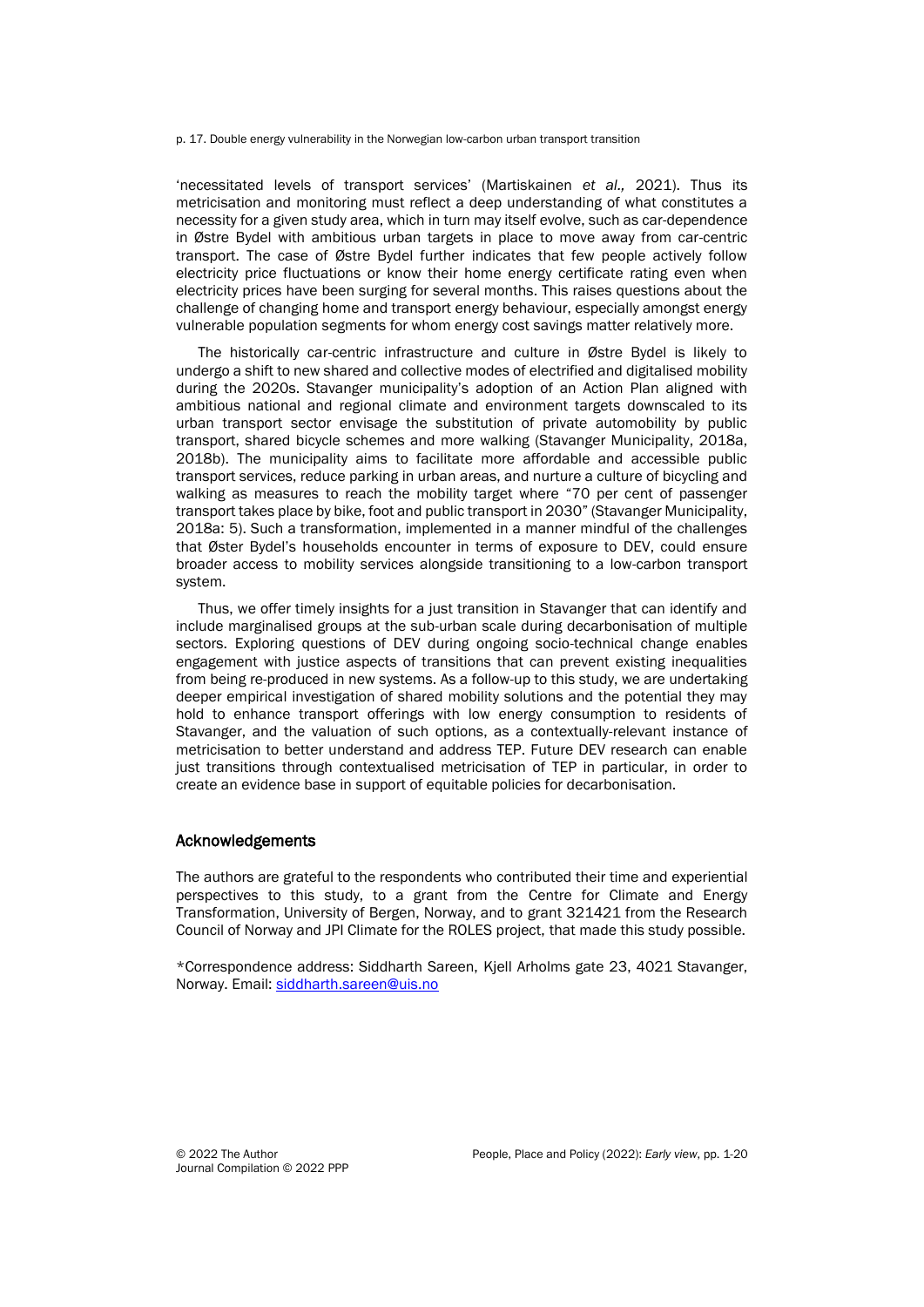p. 18. Double energy vulnerability in the Norwegian low-carbon urban transport transition

### References

- Allen, J. and Farber, S. (2020) Suburbanization of transport poverty. *Annals of the American Association of Geographers,* 111, 6, 1833-1850.
- Bang-Andersen, A. (1985) *Stavanger: Historien om Østre bydel* [Stavanger: The history of Østre Bydel]. Stavanger, Dreyer Bok.
- Fearnley, N. and Aarhaug, J. (2019) Subsidising urban and sub-urban transport– distributional impacts. *European Transport Research Review*, 11, 49.
- Beckhaug, A. (2021) *Snaut 77 prosent valgdeltakelse* [Around 77 percent turnout]. Dagbladet. Available at: [https://www.dagbladet.no/studio/valg-](https://www.dagbladet.no/studio/valg-2021/661?post=73356)[2021/661?post=73356](https://www.dagbladet.no/studio/valg-2021/661?post=73356) [Accessed: 14/09/2021]
- Benhabiles, J. H. and Bjørnstad, H. H. (2017) *Storhaug: Velkommen inn i "Varmen": En studie av gentrifisering og identitet. I: Stavangerregionen: Utvikling og omstilling: Feltrapport basert påstudentoppgaver* [Storhaug: Welcome to 'Varmen': A study of gentrification and identity. In *The Stavanger region: Development and transformation: A field report based on student assignments*], 203-226. Available at: [https://spacelab.w.uib.no/files/2017/12/Feltrapport\\_GEO292\\_V2016.pdf](https://spacelab.w.uib.no/files/2017/12/Feltrapport_GEO292_V2016.pdf) [Accessed: 13/09/2021]
- Bouzarovski, S. and Petrova, S. (2015) A global perspective on domestic energy deprivation: Overcoming the energy poverty–fuel poverty binary. *Energy Research & Social Science*, 10, 31-40.
- Bredvold, T. L. (2020) *"Where no one is poor, and energy is abundant": A study of energy poverty in Norwegian households*. Fridtjof Nansen Institute Report 2/2020. Available at: [https://www.fni.no/publications/where-no-one-is-poor-and-energy-is](https://www.fni.no/publications/where-no-one-is-poor-and-energy-is-abundant-a-study-of-energy-poverty-in-norwegian-households)[abundant-a-study-of-energy-poverty-in-norwegian-households](https://www.fni.no/publications/where-no-one-is-poor-and-energy-is-abundant-a-study-of-energy-poverty-in-norwegian-households) [Accessed: 06/09/2021]
- Enova (2021) *Alle energitiltak [All energy measures].* Available at: <https://www.enova.no/privat/alle-energitiltak/> [Accessed: 06/09/2021]
- EU Energy Poverty Observatory. (2021) *Indicators & Data.* Available at: <https://www.energypoverty.eu/indicators-data> [Accessed: 14/09/2021]
- Fevang, E., Figenbaum, E., Fridstrøm, L., Halse, A. H., Hauge, K. E., Johansen, B. G. and Raaum, O. (2021) Who goes electric? The anatomy of electric car ownership in Norway. *Transportation Research Part D: Transport and Environment*, 92, 102727.
- Fjellså, I. F., Ryghaug, M., & Skjølsvold, T. M. (2021) Flexibility poverty: 'locked-in' flexibility practices and electricity use among students. *Energy Sources, Part B: Economics, Planning, and Policy*. DOI: 10.1080/15567249.2021.1937403
- Funke, S.Á., Sprei, F., Gnann, T. and Plötz, P. (2019) How much charging infrastructure do electric vehicles need? A review of the evidence and international comparison. *Transportation Research Part D: Transport and Environment*, 77, 224-242.
- Horta, A., Gouveia, J.P., Schmidt, L., Sousa, J.C., Palma, P. and Simões, S. (2019) Energy poverty in Portugal: Combining vulnerability mapping with household interviews. *Energy and Buildings*, 203, 109423.

Husbanken (2021) Housing allowance. Available at: <https://www.husbanken.no/english/housing-allowance/> [Accessed: 07/09/2021]

- Kelly, J.A., Clinch, J.P., Kelleher, L. and Shahab, S. (2020) Enabling a just transition: A composite indicator for assessing home-heating energy-poverty risk and the impact of environmental policy measures. *Energy Policy*, 146, 111791.
- Korsnes, M. and Throndsen, W. (2021) Smart energy prosumers in Norway: Critical reflections on implications for participation and everyday life. *Journal of Cleaner Production*, 306, 127273.
- Lowans, C., Del Rio, D.F., Sovacool, B.K., Rooney, D. and Foley, A.M. (2021) What is the state of the art in energy and transport poverty metrics? A critical and comprehensive review. *Energy Economics,* 101, 105360.

Journal Compilation © 2022 PPP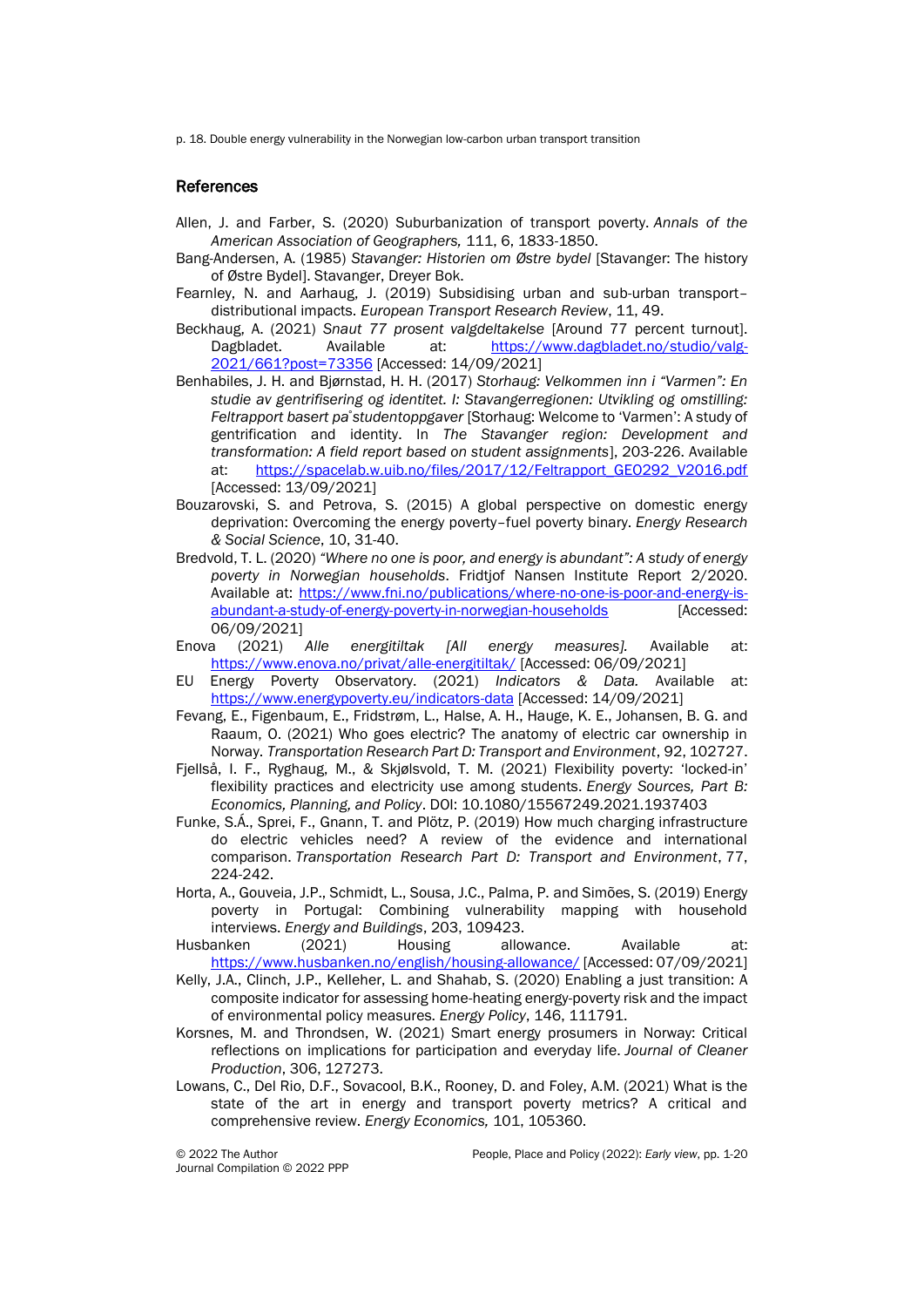p. 19. Double energy vulnerability in the Norwegian low-carbon urban transport transition

- Martiskainen, M., Sovacool, B. K., Lacey-Barnacle, M., Hopkins, D., Jenkins, K. E., Simcock, N., Mattioli, G. and Bouzarovski, S. (2021). New dimensions of vulnerability to energy and transport poverty. *Joule*, 5, 1, 3-7.
- Mattioli, G., Lucas, K. and Marsden, G. (2017) Transport poverty and fuel poverty in the UK: From analogy to comparison. *Transport Policy*, 59, 93-105.
- Mayer, I., Nimal, E., Nogue, P. and Sevenet, M. (2014) The two faces of energy poverty: a case study of households' energy burden in the residential and mobility sectors at the city level. *Transportation Research Procedia*, 4, 228-240.
- NAV (2021) *Arbeidsavklaringspenger [work clearance allowance] (AAP).* Norwegian Labour and Welfare Administration. Available at: <https://www.nav.no/aap> [Accessed: 07/09/2021]
- Nerlie, S. (2011) *Kulturaksen Nytorget: Kultur som byutviklingsstrategi i Stavanger Øst*. [The cultural axis: Culture as an urban development strategy in Stavanger Øst]. Master's thesis, University of Stavanger.
- Newell, P. and Mulvaney, D. (2013) The political economy of the 'just transition'. *The Geographical Journal*, 179, 2, 132-140.
- Næss, P., Cao, X.J. and Strand, A. (2017) Which D's are the important ones? The effects of regional location and density on driving distance in Oslo and Stavanger. *Journal of Transport and Land Use*, 10, 1, 945-964.
- Robinson, C. and Mattioli, G. (2020) Double energy vulnerability: Spatial intersections of domestic and transport energy poverty in England. *Energy Research & Social Science*, 70, 101699.
- Robinson, C., Lindley, S. and Bouzarovski, S. (2019) The spatially varying components of vulnerability to energy poverty. *Annals of the American Association of Geographers*, 109, 4, 1188-1207.
- Robinson, C., Yan, D., Bouzarovski, S. and Zhang, Y. (2018) Energy poverty and thermal comfort in northern urban China: A household-scale typology of infrastructural inequalities. *Energy and Buildings*, 177, 363-374.
- Ryghaug, M., Skjølsvold, T. M. and Heidenreich, S. (2018) Creating energy citizenship through material participation. *Social Studies of Science,* 48, 2, 283-303.
- Sareen, S. (2020) Social and technical differentiation in smart meter rollout: Embedded scalar biases in automating Norwegian and Portuguese energy infrastructure. *Humanities and Social Sciences Communications*, 7, 1, 1-8.
- Sareen, S., Thomson, H., Tirado Herrero, S., Gouveia, J. P., Lippert, I. and Lis, A. (2020) European energy poverty metrics: Scales, prospects and limits. *Global Transitions,*  2, 26–36.
- Sánchez, C.S.G., Fernández, A.S., Peiró, M.N. and Muñoz, G.G. (2020) Energy poverty in Madrid: Data exploitation at the city and district level. *Energy Policy*, 144, 111653.
- Skartland, E.G. (2021) How interventions in master plans affect public transport competitiveness versus cars: a case study of two small and two medium-sized city regions. *Urban, Planning and Transport Research (in press)*, 1-31. DOI: 10.1080/21650020.2020.1862701
- Small, M.L. (2009) 'How many cases do I need?' On science and the logic of case selection in field-based research. *Ethnography*, 10, 1, 5-38.
- Sovacool, B.K., Cooper, C., Bazilian, M., Johnson, K., Zoppo, D., Clarke, S., Eidsness, J., Crafton, M., Velumail, T. and Raza, H.A. (2012) What moves and works: Broadening the consideration of energy poverty. *Energy Policy*, 42, 715-719.
- Statistics Norway (2020) Inntekt for husholdninger, etter region, statistikkvariabel, husholdningstype og år [Household income by region, statistical variables and household type]. Available at: <https://www.ssb.no/statbank/table/06944/tableViewSorted/> [Accessed: 07/ 09/2021]